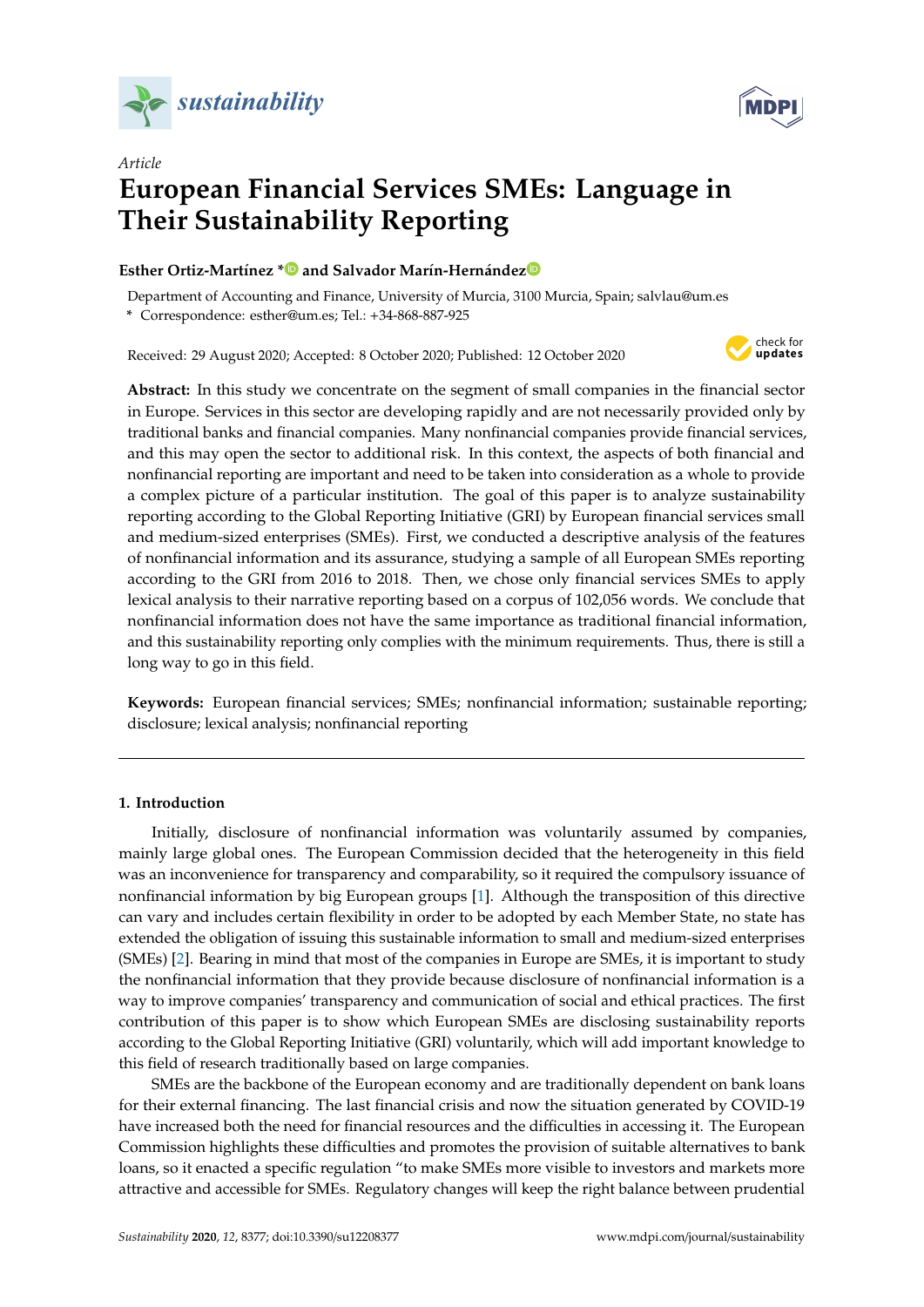regulation and financing of SMEs, and between investor protection and tailored measures for SMEs" [\[3\]](#page-16-2). This sector is also in the spotlight of transparency after the recent crisis and has an additional obligation with society to try to balance the unequal distribution of information [\[4\]](#page-16-3). We focused our study on European financial services SMEs that provide sustainability reports according to GRI standards. The development of this sector is linked to economic growth [\[5\]](#page-16-4), and the effect of the recent crisis on bank credit has increased the importance of other types of financial resources, such as trade credit [\[6\]](#page-16-5). Thus, the recent evolution of the financial sector has turned to SMEs to provide these services because their traditional problems in obtaining financial resources can be more easily solved by other SMEs [\[7\]](#page-16-6). Although at first sight the small size can seem to be a limitation to operating in the financial sector, it can be an important advantage because specializing as another SME or in retail services in order to provide a more similar service is seen as a positive way to attract SMEs to this sector [\[7\]](#page-16-6). Banks and, by extension, financial services companies are expected to approach climate risks and other risks related to sustainability in the same way that they approach any other financial risks [\[8\]](#page-16-7).

The development of regulations in Europe to require sustainability reporting by financial services companies and obtain financial resources is under discussion, and recently a roadmap of regulation on taxonomy-related disclosures was launched by undertaking the reporting of nonfinancial information included in the European Commission's Action Plan on financing sustainable growth [\[9\]](#page-16-8). European financial sector companies have their own regulatory and supervisory bodies that do not depend on their size in terms of national and international financial compliance, although groups of European listed companies are directly regulated by European Union–International Financial Reporting Standards (EU-IFRS). IFRS also include requirements on disclosure as a response to the need for high-quality standards in order to be endorsed in Europe. In this line, in 2018 the European Securities and Markets Authority (ESMA) expanded its supervisory activities to nonfinancial information on environmental, social, and governance (ESG) matters assessing compliance with IFRS, and in 2019 it continued to focus on this disclosure. When speaking specifically about regulation of nonfinancial disclosure, large financial services companies are mainly considered entities of public interest in each Member State, which means that they are compulsorily required to disclose nonfinancial reporting according to Directive 2014/95/EU, although the specific requirements depend on its transposition by each Member State [\[1\]](#page-16-0). Hence, financial services SMEs that publish sustainability information do it voluntarily because they are not within the scope of the directive, and this field is not regulated.

Background information on the field of sustainability reporting of financial services SMEs is scarce and far from sufficient to develop requirements about it now when the European Commission is working on a review of nonfinancial reporting. Studying nonfinancial information is also difficult due to its mainly qualitative and narrative nature, which makes the information heterogeneous. Although most companies are using GRI standards, this does not suppose comparable homogeneous information. Hence, it is necessary to look for another type of methodology, such as lexical analysis, which means studying the words used in the narratives of sustainability reports by European financial sector SMEs, and this is the main objective of this study.

There are three main streams of theoretical framework on which this paper is based. The first refers to disclosure of nonfinancial information and global trends in this subject, such as the general use of GRI standards. Background information about the disclosure of nonfinancial information is mainly based on large companies, which are accustomed to listing because they try to inform their stakeholders and cope with the requirements established by the capital markets [\[10–](#page-16-9)[12\]](#page-16-10). All global trends in this field have been adopted by large companies, which are globally shaping the features of disclosure with their voluntary reporting [\[13\]](#page-16-11). The generally accepted standards of nonfinancial information are GRI standards because "the GRI guidelines seem to fulfil the need for standards when reporting, identifying and implementing sustainable practices in the companies, since the GRI framework has become, de facto, the standard in sustainability reporting around the world" [\[14\]](#page-16-12). Reporting according to GRI standards means there is some kind of homogeneous disclosure as well as use of the GRI database [\[15](#page-16-13)[–22\]](#page-17-0).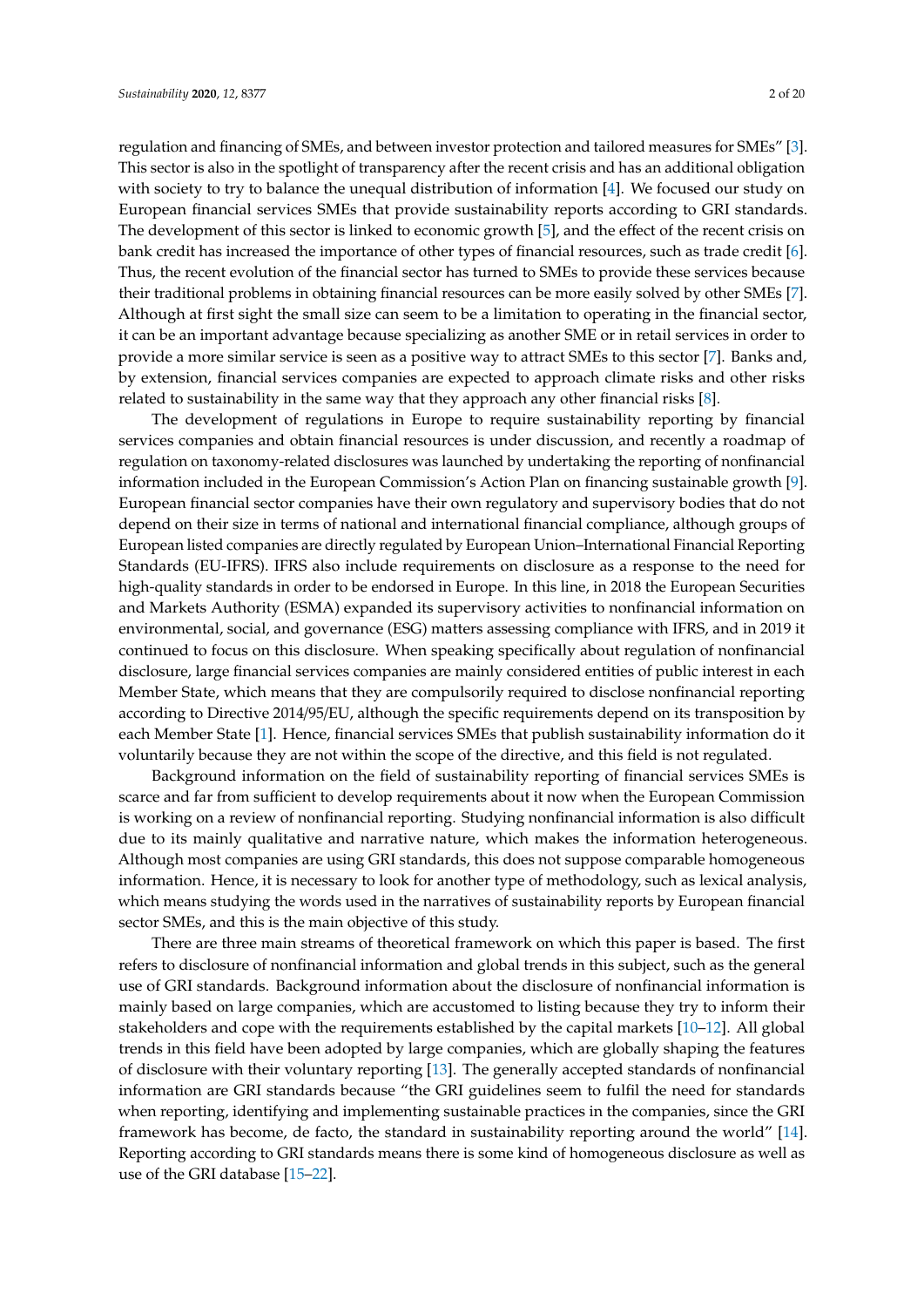Another important global trend in nonfinancial information is to verify it externally, or to gain assurance, which is linked to disclosure of these issues [\[23\]](#page-17-1). All of these practices have been extensively studied at the level of big companies, but background information on SMEs is scarce. Some studies have tried to obtain differences in disclosure between big companies and SMEs [\[24\]](#page-17-2). SMEs have fewer resources to report nonfinancial information [\[10\]](#page-16-9), which does not mean that they do not behave in a sustainable way or do not have a sustainable culture. Studies have also argued that SMEs adopt better corporate social responsibility (CSR) practices, although they do not issue information about it [\[25\]](#page-17-3). Until recently, all sustainable reporting was issued voluntarily, but for a few years the European Union has made some kind of nonfinancial information on large companies compulsory [\[1\]](#page-16-0), and some SMEs issue this information due to the influence of large companies [\[26\]](#page-17-4) or because they want to gain a competitive advantage [\[12\]](#page-16-10).

Currently, important work is being done to advise SMEs on how to voluntarily issue nonfinancial information. This is being done by regulators (such as the European Commission), the regulators´ advisors (the European Financial Reporting Advisory Group (EFRAG) advises the European Commission, focusing on disclosure requirements), and professional organizations (the International Federation of Accountants (IFAC) and active organizations representing European SMEs such as the European Federation of Accountants and Auditors for SMEs (EFAA for SMEs) and SMEunited). However, the literature on sustainability reporting by SMEs is scarce and mainly based on a single research method, surveys, which means there is a need for further studies that combine other methods to add additional conclusions about this subject [\[27\]](#page-17-5). In this line, we point out the situation of voluntary sustainability reporting according to the GRI by European SMEs, which provides another point of view in a field of research traditionally based on large companies.

Second, there is background information focused on disclosure of financial services companies due to their important role in the economy. This sector has traditionally been a determinant of social issues of companies [\[28–](#page-17-6)[30\]](#page-17-7) because the information being issued depends on the kind of activity of the firm. Financial services companies are vital agents in the economy, so they are a benchmark for greater transparency [\[31](#page-17-8)[–33\]](#page-17-9). They are also under special supervision and regulation in each country, with specific requirements on top of those applied for nonfinancial entities [\[34\]](#page-17-10), and there can be an effect of the type of market economy on banks´ disclosure (coordinated or liberal market economy) [\[35\]](#page-17-11). This vital activity and the effects of the recent crisis have increased research on the relationship between social responsibility and profitability in financial services companies and companies operating in other sectors [\[36](#page-17-12)[–43\]](#page-18-0). Nowadays, there is also "ethical banking" in comparison to "conventional banking" because it is supposed to be more responsible and issue more information, both financial and nonfinancial, in response to stakeholders [\[44](#page-18-1)[,45\]](#page-18-2). Notwithstanding ethical banking, traditional banking is supposed to take care of different aspects of its social responsibility such as consumer satisfaction [\[46\]](#page-18-3) and the opinions of providers of financial resources [\[47\]](#page-18-4). The European Commission is promoting alternative financial plans for SMEs, trying to make it easier for SMEs to access markets [\[3\]](#page-16-2), while not forgetting investor protection, which also includes sustainable reporting to respond to the increasing pressure to provide nonfinancial information [\[48\]](#page-18-5).

The third theoretical framework is related to the methodology that we used in this paper: lexical analysis. The area of study, disclosure of nonfinancial information, is complex because it mainly consists of heterogeneous qualitative and narrative information. It is true that most companies are using GRI standards, but this does not mean there is comparable information, as there are different levels of adherence, and the formats of presenting the information can be quite diverse and flexible. Hence, analyzing disclosure implies many problems, which the majority of studies have tried to solve using content analysis or disclosure indices to measure this information (one recent study using indices is [\[49\]](#page-18-6)), or to check if there is any relationship between disclosure and other features, although there are proven disadvantages when using this methodology [\[50\]](#page-18-7). Lexical analysis has been used in research having to do with semantics and language in a variety of fields, such as in [\[51,](#page-18-8)[52\]](#page-18-9), which strictly refer to language skills, as well as in analyzing qualitative narrative information in the field of economics,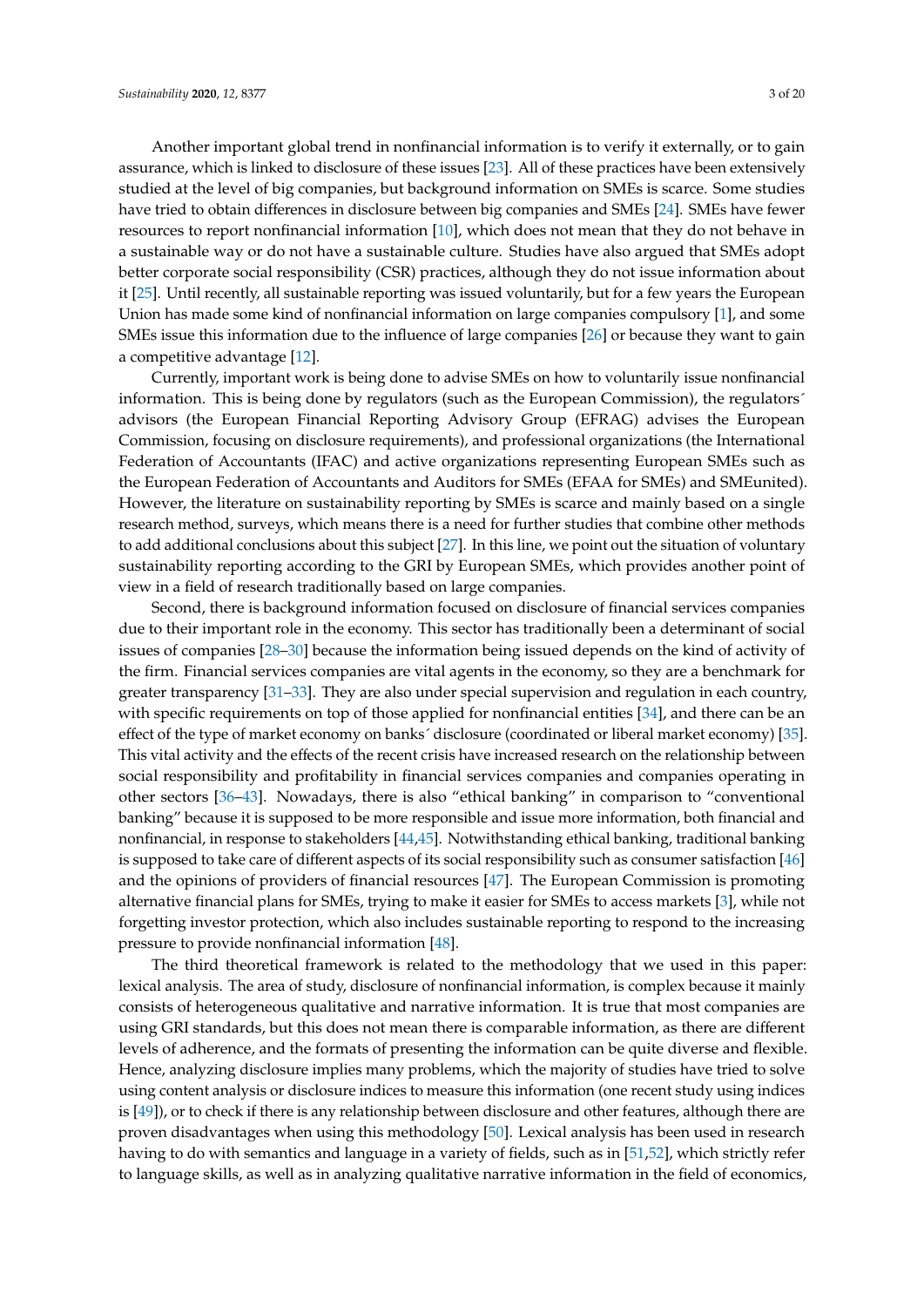such as [\[53\]](#page-18-10), which examined statements by the chairman and CEO in BP plc´s Annual Report 2010 [\[54\]](#page-18-11), which used lexicometric analysis to study a corpus comprising speeches of European Central Bank presidents; [\[55\]](#page-18-12), which analyzed the results of open-ended interviews in the field of management; and [\[56\]](#page-18-13), which used lexical analysis to try to extract the sentiments of a group of people to predict the movement of the stock market. Studies using lexical analysis of nonfinancial reporting are scarce, and none has analyzed disclosure by European financial sector SMEs. Mainly they have focused on big firms, such as [\[57\]](#page-18-14), which conducted lexical analysis of annual reports of Shell plc.; [\[58\]](#page-18-15), which reviewed previous research on sustainable banks for three periods depending on the financial crisis and used a descriptive bibliometric analysis and a co-word analysis to study the topics in the literature; [\[59\]](#page-18-16), which applied lexical analysis to environmental disclosure of listed companies; [\[60\]](#page-18-17), which asserted that the discourse included in the social reports of BP and IKEA was constructed to present the face that the companies wanted to show; and [\[61\]](#page-18-18), which created two corpora from seven corporate governance reports of listed companies.

In this paper we use lexical analysis to study disclosure of nonfinancial information because it is mainly narrative, and this is a good way to obtain conclusions from the text provided and the words used to compose the narrative. The analysis is based on reporting by European financial sector SMEs, and the background on this field is scarce. Sustainability reporting in the financial sector is mainly inadequate and focused on financial aspects rather than on material issues, as highlighted by the UN when studying sustainability reporting in the financial sector [\[62\]](#page-18-19). Only a few of these initiatives of sustainability reporting provide a picture of all sustainability factors of financial companies [\[62\]](#page-18-19). In addition, the overwhelming majority of SMEs perceive sustainability reporting as a burden, and it appears that SMEs either do not have the capacity to comply or are reluctant to invest the necessary resources [\[63\]](#page-19-0), so taking all this together, we propose the following research questions:

**Research Question 1.** *Are European financial sector SMEs preparing their sustainability reports only in accordance with minimum nonfinancial disclosure requirements?*

**Research Question 2.** *Are European financial sector SMEs still more influenced by financial terms in their nonfinancial reporting?*

The paper is organized as follows: first we describe the methodology, in the next section we discuss the results, and in the final section we wrap up the paper and describe the limitations and future research.

## **2. Materials and Methods**

As the first goal of this paper is to point out the situation of sustainability reporting according to GRI voluntarily disclosed by European SMEs, we obtained the sample from the GRI database. Bearing in mind that GRI nonfinancial reporting standards are the most widely used all over the world and that SMEs in Europe are not compelled to issue this information, this database is a suitable resource to get these data. The search tool of the GRI database allows searches for nonfinancial reports according to firm size, and specifically reports issued by SMEs. We made our search on 11 November 2019 with the following criteria: firm size—SMEs; region—Europe; report type—GRI-Standards. Although previous versions of the GRI standards are included in the report type, these are the latest ones, published by GRI on 1 July 2018, replacing the GRI 4 version (https://[www2.globalreporting.org](https://www2.globalreporting.org/standards/g4/Pages/default.aspx)/ standards/g4/Pages/[default.aspx\)](https://www2.globalreporting.org/standards/g4/Pages/default.aspx). In total, 116 organizations and 157 reports were found. This means that there are firms (or other types of organizations) that issued more than one report because these standards refer to 2016, 2017, 2018, and even 2019. As shown in Table [1,](#page-4-0) there are many sectors in which SMEs that issue nonfinancial information operate.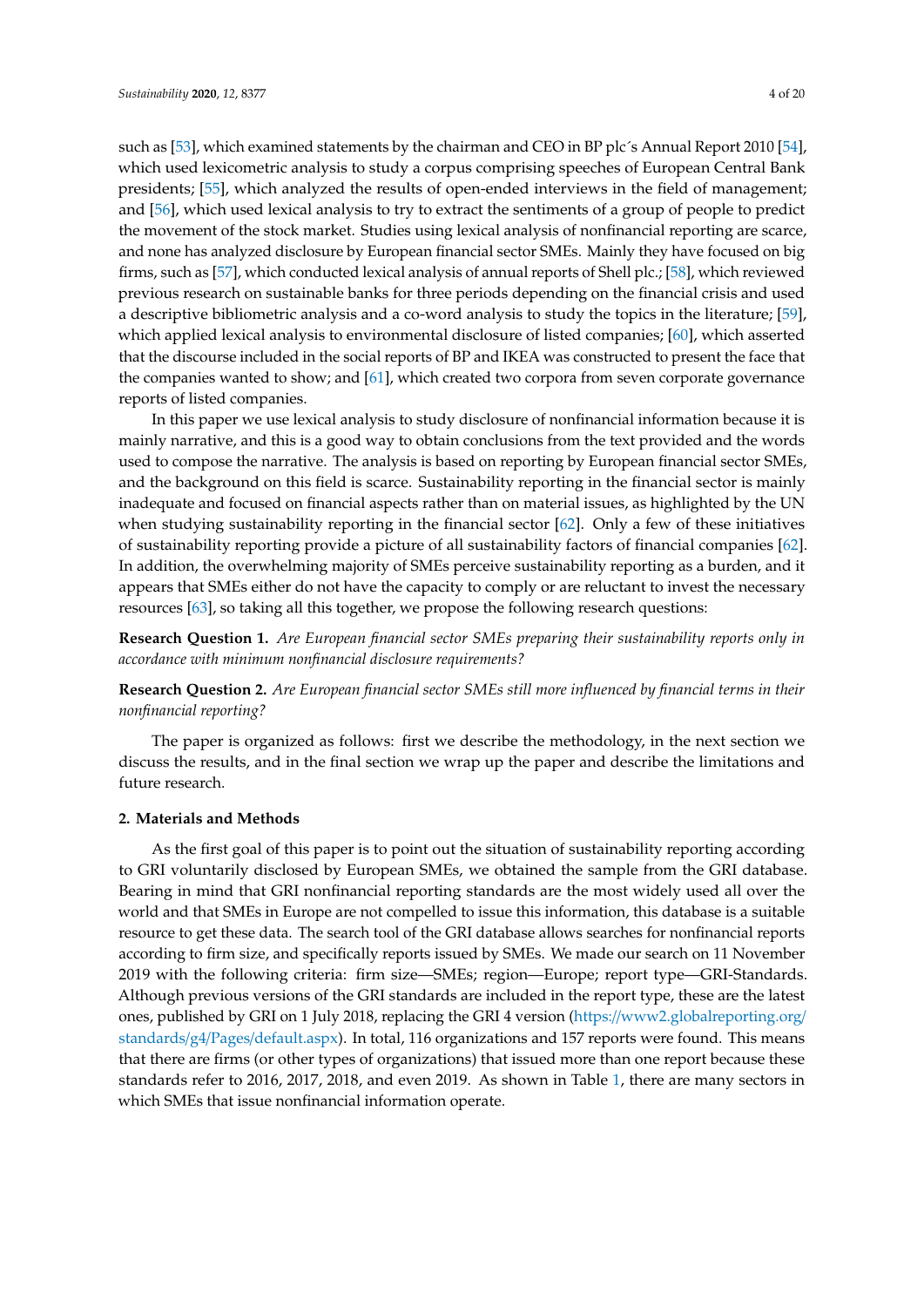|        |                                    | Frequency                 | $\%$    |                   |                                            | Frequency      | $\%$ |
|--------|------------------------------------|---------------------------|---------|-------------------|--------------------------------------------|----------------|------|
|        | Real estate                        | 16                        | 10.2    |                   | Sweden                                     | 26             | 16.6 |
|        | Tourism/leisure                    | 3                         | 1.9     |                   | Slovenia                                   | $\mathbf{1}$   | 0.6  |
|        | Energy utilities                   | 3                         | 1.9     |                   | Belgium                                    | 3              | 1.9  |
|        | Food and beverage<br>products      | 4                         | 2.5     |                   | Andorra                                    | $\mathbf{1}$   | 0.6  |
|        | Media                              | 3                         | 1.9     |                   | Poland                                     | 2              | 1.3  |
|        | Healthcare services                | $\overline{7}$            | 4.5     |                   | Greece                                     | 5              | 3.2  |
|        | Nonprofit services                 | 15                        | 9.6     | Country           | Austria                                    | 5              | 3.2  |
|        | Commercial<br>services             | 10                        | 6.4     |                   | Portugal                                   | 3              | 1.9  |
|        | Telecommunications                 | $\mathbf{1}$              | 0.6     |                   | Russian                                    | $\mathbf{1}$   | 0.6  |
|        | Textiles and apparel               | 6                         | 3.8     |                   | Denmark                                    | 2              | 1.3  |
| Sector | Forest and paper<br>products       | $\overline{2}$            | 1.3     |                   | United Kingdom                             | $\mathbf{1}$   | 0.6  |
|        | Agriculture                        | 4                         | 2.5     |                   | Netherlands                                | 8              | 5.1  |
|        | Conglomerates                      | $\mathbf{1}$              | 0.6     |                   | Norway                                     | $\mathbf{1}$   | 0.6  |
|        | Mining                             | $\overline{2}$            | 1.3     |                   | Spain                                      | 38             | 24.2 |
|        | Waste management                   | $\,8\,$                   | 5.1     |                   | Iceland                                    | 3              | 1.9  |
|        | Aviation                           | $\mathbf{1}$              | 0.6     |                   | Germany                                    | 18             | 11.5 |
|        | Universities                       | 1                         | 0.6     |                   | Switzerland                                | 8              | 5.1  |
|        | Construction                       | 7                         | 4.5     |                   | France                                     | $\overline{4}$ | 2.5  |
|        | Energy                             | 7                         | 4.5     |                   | Italy                                      | 20             | 12.7 |
|        | Metal products                     | 3                         | 1.9     |                   | Finland                                    | 7              | 4.5  |
|        | Healthcare products                | 6                         | 3.8     |                   | Total                                      | 157            | 100  |
|        | Household and<br>personal products | 4                         | 2.5     |                   | Real estate                                | 16             | 10.2 |
|        | Logistics                          | 3                         | 1.9     |                   | Agriculture and mining                     | 6              | 3.8  |
|        | Public agencies                    | $\sqrt{2}$                | 1.3     |                   | Industry                                   | 34             | 21.6 |
|        | Consumer durables                  | $\mathbf{1}$              | 0.6     |                   | Services                                   | 38             | 24.2 |
|        | Water utilities                    | $\mathbf{1}$              | 0.6     | Grouped<br>Sector | Public agencies<br>and services            | 6              | 3.8  |
|        | Construction<br>materials          | $\mathbf{1}$              | 0.6     |                   | Nonprofit services                         | 15             | 9.6  |
|        | Automotive                         | $\ensuremath{\mathsf{3}}$ | 1.9     |                   | Financial services                         | 9              | 5.7  |
|        | Financial services                 | 9                         | 5.7     |                   | Construction and<br>construction materials | 8              | 5.1  |
|        | Railroads                          | $\mathbf{1}$              | $0.6\,$ |                   | Energy                                     | 7              | 4.5  |
|        | Retailers                          | $\mathbf{1}$              | 0.6     |                   | Other                                      | 18             | 11.5 |
|        | Chemicals                          | $\ensuremath{\mathsf{3}}$ | 1.9     |                   | Total                                      | 157            | 100  |
|        | Other                              | 18                        | 11.5    |                   |                                            |                |      |
|        | Total                              | 157                       | 100     |                   |                                            |                |      |

<span id="page-4-0"></span>**Table 1.** Nonfinancial information issued by European small and medium-sized enterprises (SMEs) according to Global Reporting Initiative (GRI).

Second, if we focus on the financial services sector, due to the specific features that we highlighted previously, we see that there are only nine reports to analyze. Hence, there are nine sustainability reports by European financial sector SMEs according to GRI, which supposes an important number of reports according to sector based on the breakdown in Table [1,](#page-4-0) and a percentage of reports (5.7%) important in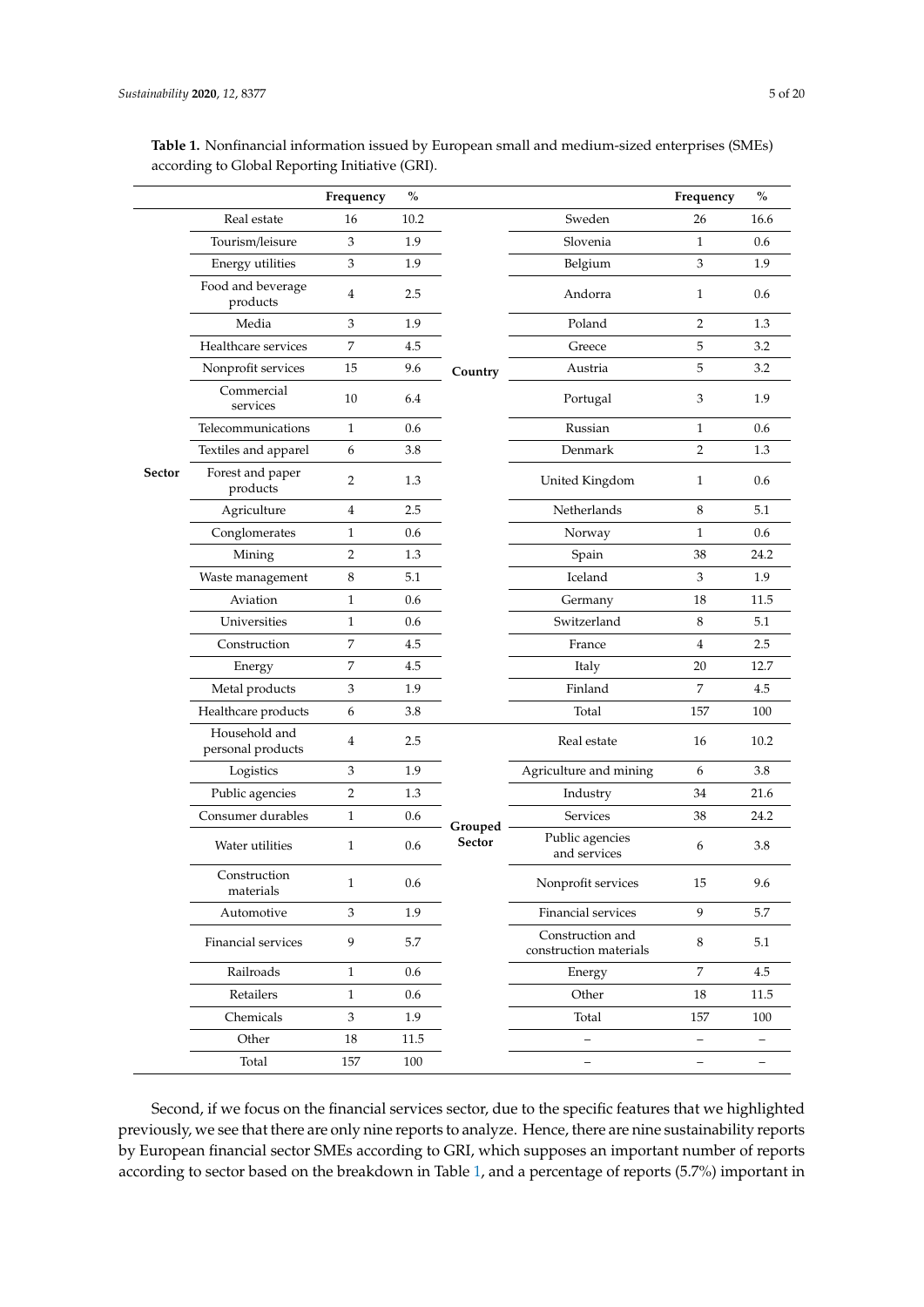comparing nearly all sectors, with the exception of real estate, nonprofit services, commercial services, and others. It was necessary to group the sectors in order to get higher percentages of sustainability reports (grouped sector breakdown in Table [1\)](#page-4-0).

Analyzing the language of these reports to see if they can be investigated more deeply, we find (Table [2\)](#page-5-0) that only four out of nine reports are written in English, and the others are in the mother tongue. Although there is no English financial services SME in the sample, the majority of SMEs use English to prepare this information. It does not seem logical to prepare nonfinancial information according to GRI using the mother tongue in response to the market and stakeholders, but we must bear in mind that we focus on SMEs, and their goals in disclosing this information may not be so global.

<span id="page-5-0"></span>

|           |                      | Frequency      | $\frac{0}{0}$ |                          |                                | Frequency      | $\%$ |
|-----------|----------------------|----------------|---------------|--------------------------|--------------------------------|----------------|------|
|           | Sweden               | 1              | 11.1          |                          | 2016                           | 1              | 11.1 |
|           | Iceland              | 1              | 11.1          | Year                     | 2017                           | 4              | 44.4 |
| Country   | Germany              | 2              | 22.2          |                          | 2018                           | $\overline{4}$ | 44.4 |
|           | Italy                | 3              | 33.3          |                          | Total                          | 9              | 100  |
|           | Finland              | 1              | 11.1          | <b>Format of Report</b>  | Pdf                            | 9              | 100  |
|           | Belgium              | 1              | 11.1          |                          | Html                           | $\theta$       | 0    |
|           | Total                | 9              | 100           |                          | In accordance core             | 7              | 77.7 |
|           | Swedish              | $\mathbf{1}$   | 11.1          | <b>Adherence Level</b>   | In accordance<br>comprehensive | 1              | 11.1 |
| Language  | English              | $\overline{4}$ | 66.6          |                          | <b>GRI</b> referenced          | 1              | 11.1 |
| of Report | German               | 1              | 11.1          |                          | Total                          | 9              | 100  |
|           | Italian<br>3<br>11.1 |                |               | Yes                      | 3                              | 33.3           |      |
|           | Total                | 9<br>100       |               | <b>Integrated Report</b> | N <sub>o</sub>                 | 6              | 66.6 |
|           |                      |                |               |                          | Total                          | 9              | 100  |

**Table 2.** Nonfinancial information issued by European financial services SMEs according to GRI.

Hence, only four European financial services SMEs issued nonfinancial information according to GRI standards and, fulfilling the methodological requirements, reported in English. We used all the data obtained from the GRI database during this period, so the sample is the whole population of European financial services SMEs that complied with GRI standards from 2016 to 2018 and wrote their reports in English. From the point of view of the lexical analysis methodology, the studied sample has the appropriate size, measured by the size of the corpus (number of words or tokens) compared to previous valid studies [\[57,](#page-18-14)[64,](#page-19-1)[65\]](#page-19-2).

We used SPSS to analyze the features of the nonfinancial information and its assurance, showing the frequencies in absolute values and percentages. All features were taken from the GRI database. After describing the features of the nonfinancial information issued by European financial services SMEs in English, we studied the narrative discourse of these reports, as this is the best way to analyze qualitative heterogeneous information. Hence, it was necessary to look for another type of methodology, such as lexical analysis, which involves studying the words used in the narrative. The reports are in PDF format in the GRI database, and to do a lexical analysis it is necessary to convert them into TXT files. We used free PDF-to-text software (https://[pdftotext.com](https://pdftotext.com/es/)/es/) to get four TXT files correspondingly organized according to firm. These files made up the corpus for analyzing nonfinancial disclosure. To analyze the narrative reporting, we used another statistical methodology that allowed us to compare the disclosure to obtain the main characteristics of a corpus and find word patterns. The chosen tool was WordSmith Tools 7 software (version 7, Oxford University Press, Oxford, UK), published by Lexical Analysis Software and Oxford University Press since 1996. We used different utilities that this lexical analysis software offers, which are explained in the Results section.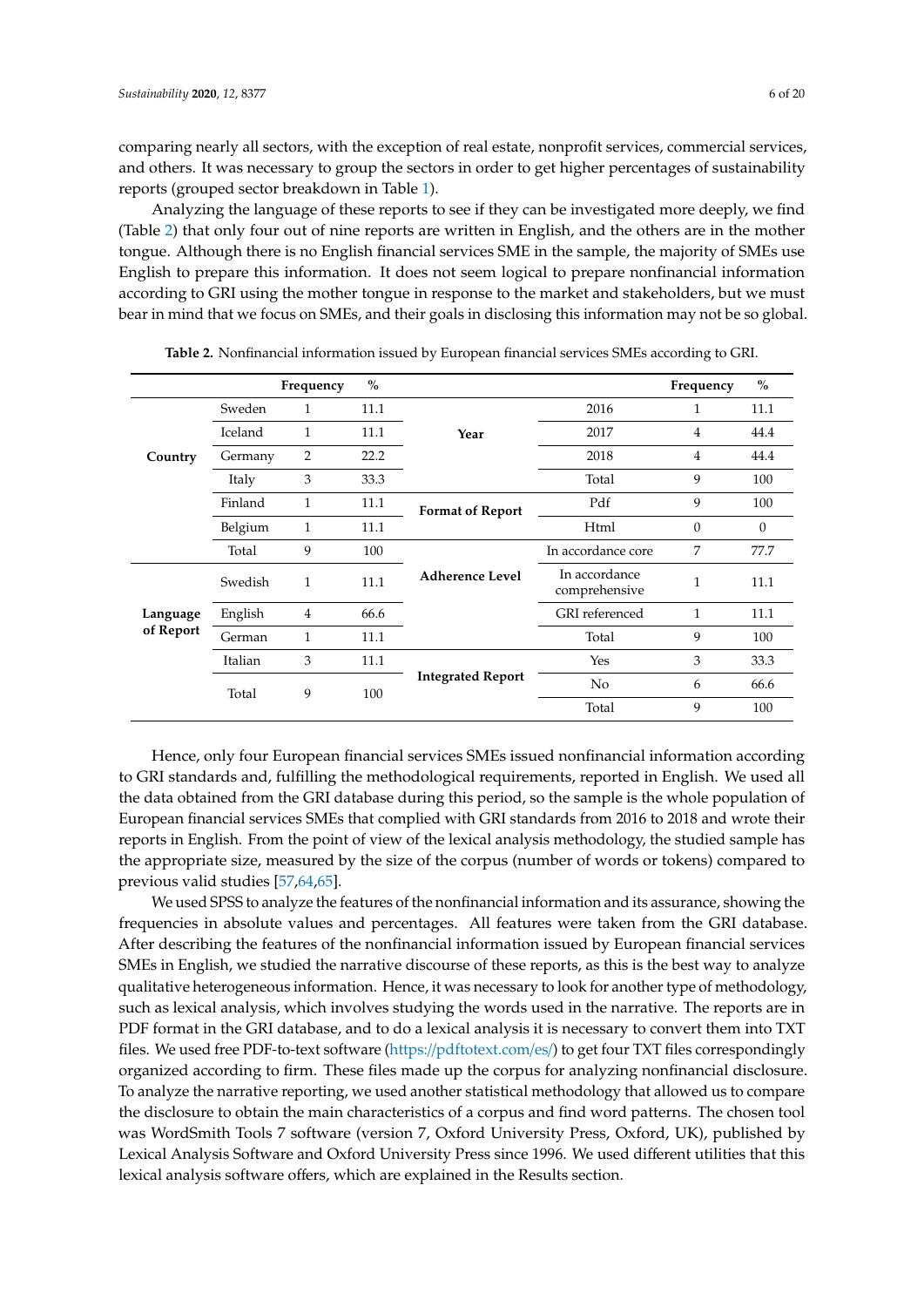## **3. Results**

#### *3.1. Features of Nonfinancial Information and Its Assurance of European Financial Services SMEs*

First, 5.7% of all European SMEs that voluntarily disclosed nonfinancial information according to GRI (9 out of 157) operated in the financial services sector (Table [1\)](#page-4-0). The most important sector in this sample was real estate companies (10.2%; Table [1\)](#page-4-0), and financial services occupies an important position of nonfinancial information according to sector. The nine financial services companies that issued nonfinancial information came from different EU countries (Table [2\)](#page-5-0). There are two effects to bear in mind. First, sometimes SMEs that need credit have to report on some sustainability aspects to align with banks<sup> $\epsilon$ </sup> sustainability requirements. Second, these SMEs provide financial services, which means they have to report on their own sustainability [\[63\]](#page-19-0). As previously pointed out, only four of the nine used the English language to report their nonfinancial information, and five used their mother tongue, although it is supposed that these reports are published for global stakeholders (Table [2\)](#page-5-0).

To get an idea of the importance of this type of SME in Europe, we can highlight that two of the four are asset managers, one in Germany and one in Finland. According to the European Fund and Asset Management Association [\[65\]](#page-19-2), in 2017 there were 380 asset management companies in Germany (one of the leading European countries with this type of company) and 26 in Finland. Hence, bearing in mind that these numbers are not detailed by company size, we can say that these two SMEs are a good sample to study. The other two European financial services SMEs are a bank in Iceland, a state-owned bank created from an old bank during the last crisis (a national bank, thus its small size), and a provider of financial market infrastructure services in Belgium. The bank's main services are based on consumer, corporate, and private banking; mortgage loans, private equity, wealth management, and credit cards. The German asset manager offers one global investment platform focused on multi-asset alternative credit, real asset debt, and sustainable investments through a digital environment for retail investors. The Belgian provider of financial market infrastructure services acts as an international central securities depository (ICSD) and as the central securities depository (CSD) for some other securities. Retail investors can also have direct accounts in their local CSD. The Finnish asset manager offers asset management solutions and financial advice globally to private investors, institutions, professional athletes, and artists. Finally, the analyzed companies offer a valuable picture of the narrative discourse included in sustainability reports, taking into account particular niches in the financial industry. At the same time, these reports are comparable because all the companies are SMEs operating in the financial services sector, bearing in mind that the sector is one of the most important determinant variables influencing nonfinancial reporting [\[66–](#page-19-3)[68\]](#page-19-4).

As regards the adherence level, most of the nine European financial services SMEs (80%) adjust their information to the core level of GRI, which is referred to as the "in accordance" core, and prefer not to prepare integrated reports (Table [2\)](#page-5-0). Thus, it seems as if these companies try to issue nonfinancial information following the minimum established standards as highlighted by the UN when it studies sustainability reporting in the financial sector and says that it is not offering information about all sustainability factors of financial companies [\[69\]](#page-19-5), even more if we are speaking about SMEs.

Bearing in mind the assurance of this information (Table [3\)](#page-7-0), two-thirds of these financial services companies verified the disclosure externally. The predominant level of assurance is limited/moderate, and the assurance scope is a specified section as defined by GRI. The assurance providers in the analyzed reports were mainly accountants (55.5%); one-third of verifications were done by one of the Big Four companies, KPMG (33.3%), and one-third were done following the ISAE 3000 assurance standard. However, the financial services companies did not issue information about this assurance after they verified their nonfinancial information (at least four of them, or 44.4%, did not have this information available; Table [3\)](#page-7-0).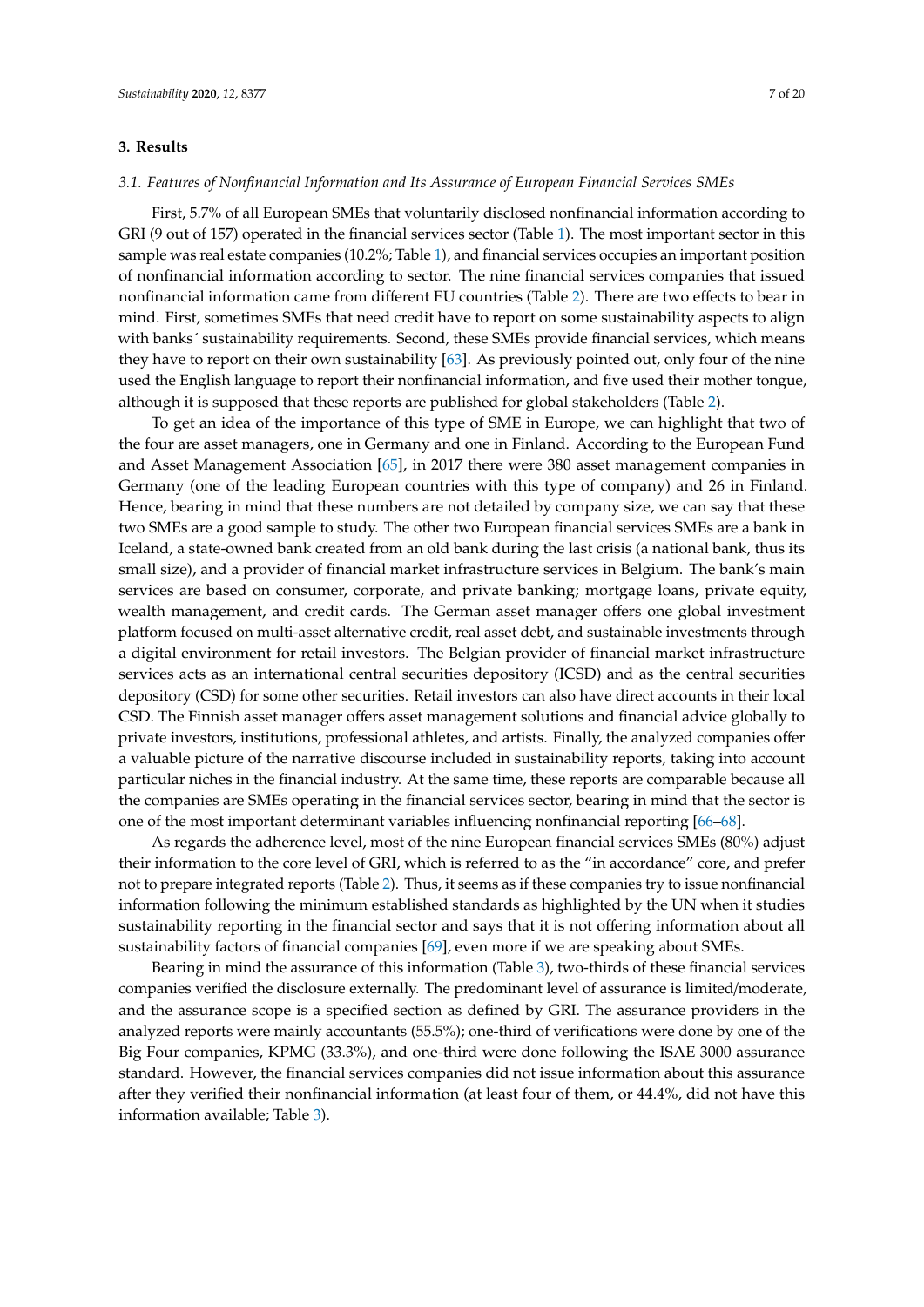<span id="page-7-0"></span>

|           |                  | Frequency | $\%$ |                       |                    | Frequency      | $\frac{0}{0}$ |
|-----------|------------------|-----------|------|-----------------------|--------------------|----------------|---------------|
| External  | Yes              | 6         | 66.6 | Type of               | Accountant         | 5              | 55.5          |
| Assurance | No               | 3         | 33.3 | Assurance<br>Provider | Not available      | 4              | 44.41         |
|           | Total            | 9         | 100  |                       | Total              | 9              | 100           |
| Level of  | Not available    | 4         | 44.4 | Assurance             | Not available      | 5              | 55.5          |
| Assurance | Limited/moderate | 5         | 55.5 | Scope                 | Specified sections | $\overline{4}$ | 44.4          |
|           | Total            | 9         | 100  |                       | Total              | 9              | 100           |
|           | Not available    | 4         | 44.4 |                       | Not available      | 4              | 44.4          |
| Assurance | <b>ISAE 3000</b> | 3         | 33.3 | Assurance             | <b>KPMG</b>        | 3              | 33.3          |
| Standard  | AA1000AS         | 1         | 11.1 | Provider              | Deloitte           | 2              | 22.2          |
|           | National         | 1         | 11.1 |                       | Total              | 9              | 100           |
|           | Total            | 9         | 100  |                       |                    |                |               |

**Table 3.** Features of nonfinancial assurance of European financial services SMEs.

## *3.2. Lexical Analysis of Sustainability Reporting of European Financial Services SMEs*

First, we used the WordList application to obtain the principal characteristics of the text analyzed. The main features are shown in Table [4.](#page-7-1) Although the companies are in different countries and the reports are from different years, these data are comparable because all are SMEs and operate in the financial services sector. Finally, we analyzed 102,056 words, which are called tokens, and all together are defined as a corpus. The size of the corpus, and thus of the sample, is appropriate to apply lexical analysis (the number of analyzed words or tokens is always bigger than the corpus analyzed in previous valid studies [\[57,](#page-18-14)[64,](#page-19-1)[65\]](#page-19-2)).

<span id="page-7-1"></span>

| Corpus/SME       | Country | Year | <b>Words (Tokens)</b> | Types <sup>*</sup><br>(Distinct Words) | Type–Token<br>Ratio (TTR) | Standardized<br>** TTR | Sentences |
|------------------|---------|------|-----------------------|----------------------------------------|---------------------------|------------------------|-----------|
| Corpus           |         |      | 102.056               | 7927                                   | $7.77\%$                  | $40.63\%$              | 3800      |
| SME <sub>1</sub> | Iceland | 2018 | 38.753                | 4214                                   | $10.87\%$                 | 38.01%                 | 1423      |
| SME <sub>2</sub> | Germany | 2018 | 29.795                | 3659                                   | 12.28%                    | 42.46%                 | 1150      |
| SME <sub>3</sub> | Belgium | 2017 | 23.728                | 3570                                   | $15.05\%$                 | 42.37%                 | 725       |
| SME4             | Finland | 2016 | 9780                  | 1870                                   | $19.12\%$                 | 41.37%                 | 502       |

**Table 4.** Principal characteristics of analyzed sustainability reports.

\* Types: different words that are not repeated in the text. \*\* Standardized TTR: TTR that does not depend on different text lengths.

It can be seen that the four companies are in different European countries. There are no big differences between words in the reports of the last three years, except that in 2016 the reports were much briefer than in the following years. This may be due to the early application of GRI standards or to the fact that companies show greater effort "from year to year in giving more information in order to comply with the transparency principle, or at least to give this appearance" [\[57\]](#page-18-14). The same can be checked in the different words used in the reports, which are called "types" in this software, and in the type–token ratio (TTR), calculated as different words over total words, which increases when the number of total words decreases (Table [4\)](#page-7-1). However, when the TTR is calculated without considering the extension of the whole text, standardized TTR, the largest number of different words, without repetition, is found in the latter reports, with the exception of the report of the Icelandic financial services company, which seems to repeat words more frequently although the report is the most extensive (more words and more sentences; Table [4\)](#page-7-1). Perhaps more words are used to say the same thing, and the opposite was the case in the 2016 report; fewer words were used to say the important things, which were not repeated. Although, as mentioned, there is value in a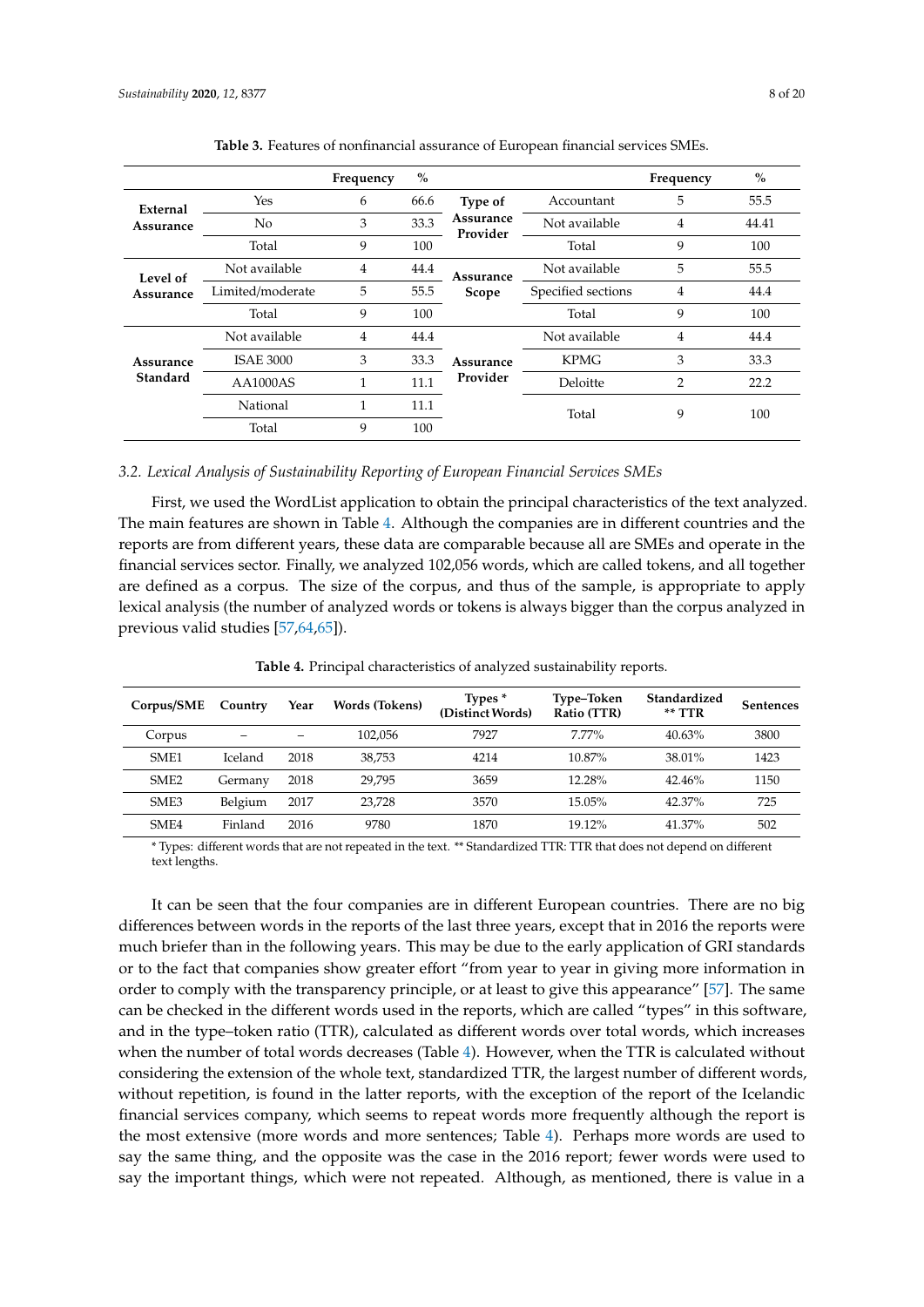reporting narrative, that does not mean it is an extensive report because a sustainability report is not for storytelling [\[70\]](#page-19-6). Previous studies on the relationship between disclosure length and greater readability, transparency, or complexity were inconclusive [\[71\]](#page-19-7) and were not focused on financial services SMEs.

The next tool used in the lexical analysis was the word list (results are shown in Table [5\)](#page-9-0). This counts the frequency of words used in the corpus, i.e., how often each word appears in the whole text, and their percentage of use in the text. The position is the ranking of the most frequently used words. We included in Table [5](#page-9-0) the most significant frequent words for this analysis (the first position is included as an example). Only the word "risk" appeared in more than 1% of the cases in the corpus (1.04%), in position 8, followed by "bank" in position 12 and "management" in position 20. To classify these most frequent words, we created three groups: words that are basically related to financial meaning such as "risk", "bank", "management", "financial", "capital", "investment", "business", and "funds"; other words that have to do with the core sense of nonfinancial information, such as "employees", "sustainability", "board", "environmental", "committee", "governance", "pillar", and "GRI"; a group with words related to information and requirements, such as "information", "compliance", "reporting", "disclosures", and "requirement". This classification was based on the assignment of a certain term to a concept, which can be done in specialized languages, as in this case, when analyzing sustainability reporting; for example, the word "meager" is identified as a specialized term in the realm of finance, since it is very commonly used in expressions such as "meager economic recovery" and "meager 10%" [\[71\]](#page-19-7). Although the word "pillar" is included in the financial group, it could also be included in the second group related to nonfinancial aspects, which we called sustainable most frequent words. This is due to the Basel II and III requirements, which ask for reporting on financial and nonfinancial items of these kinds of companies, so it contains both dimensions of the concept, financial and nonfinancial. Although these three groups of most frequent words were made following the assignment of terms to concepts in specialized languages [\[72\]](#page-19-8), sometimes some words refer to more concepts and the assignment is not so simple.

The following results were obtained from the analysis of the most frequent words, shown in Tables [6](#page-10-0)[–8.](#page-11-0) The number of occurrences of the search word (hits), occurrences of each word per 1000 words, and their dispersion are calculated. To establish comparisons, it is better to use hits per 1000 words as a homogeneous measurement. As can be seen, "financial" words are used the most: the occurrences per 1000 words were clearly the highest for these kinds of words. The most used was "risk" (10.16 times per 1000 words), followed by "bank", "management", and then a sustainable word, "sustainability" (3.75 times per 1000 words; Table [7\)](#page-11-1) followed by other financial words: "financial", "capital", "investment", "business" (2.40 times per 1000 words), and then "employees", previously included in the group of sustainable words (2.29 times per 1000 words) and "GRI" (2.13 times per 1000 words). This means that what counts the most in sustainable reports is the financial information over the nonfinancial information, or at least the typical financial aspects of the business are highlighted more with the use of the language. These companies do not seem to include sustainable words in their vocabulary and, hence, in their culture. Although the four companies are in different countries and operate in different niches of financial services, the results are similar when classifying the most used words.

Analyzing the information on the use of these frequent words considering the four reports separately, we can see that some of the words appear to be used more because they are used very often in some reports, which increases the global frequency in the corpus. This is the case of the words "risk", "bank", and "capital" (20.15, 18.23, 6.80 per 1000 words; Table [6\)](#page-10-0), which occur frequently in the report of the financial services company in Iceland. The word "sustainability" appears as the second most frequent in this group due to its use in the Finnish company's 2016 report, although it is only used in three of the four reports (8.10 per 1000 words; Table [7\)](#page-11-1). Something similar happens with the word "employees", whose use increases due to the Finnish company's report (5.36 per 1000 words, Table [7\)](#page-11-1). The case of the word "pillar" deserves some reflection because, although it is a frequent word in the corpus, the detailed analysis of the reports showed that it was only used in two, and essentially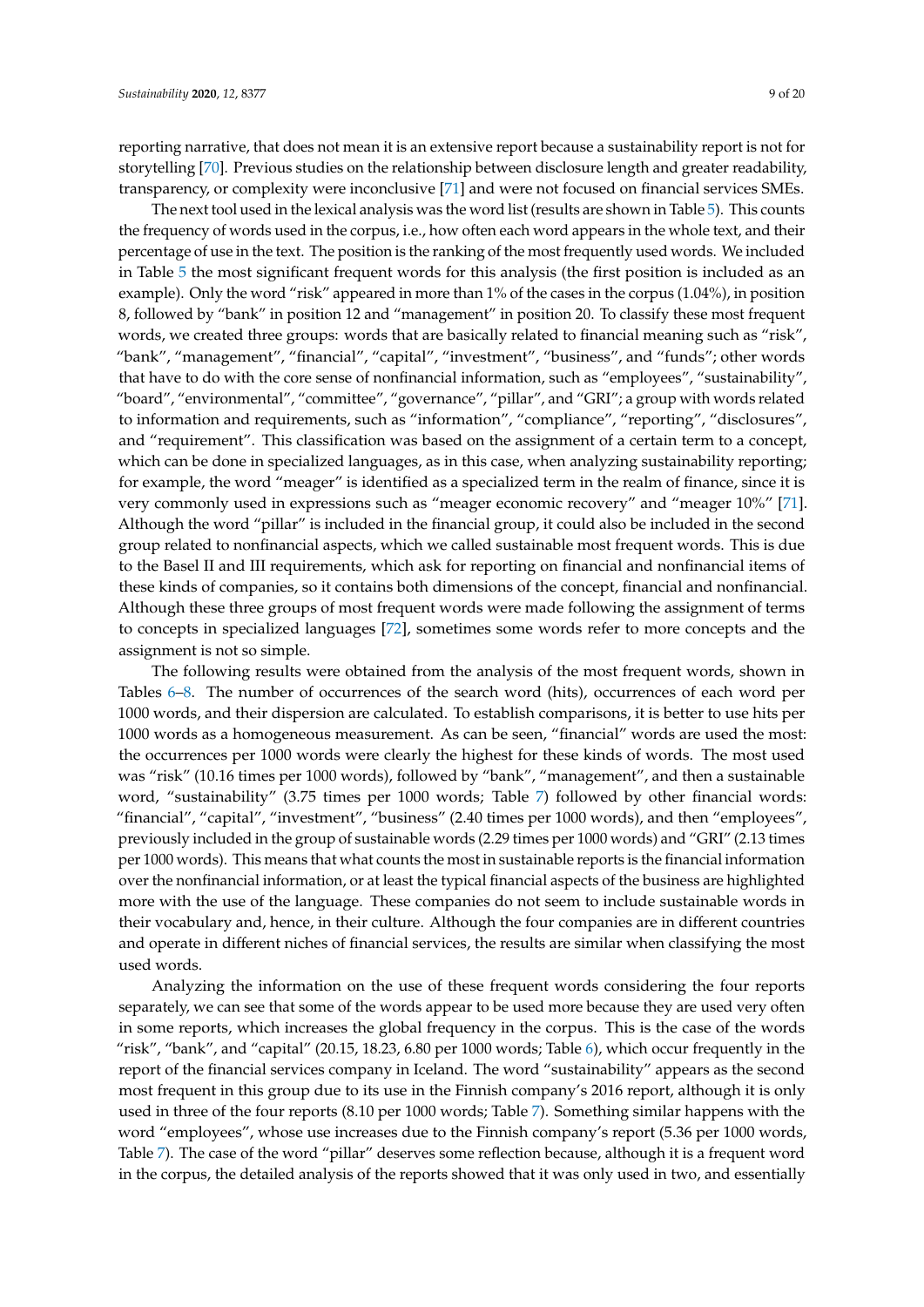<span id="page-9-0"></span>only in one because the frequency of use in the other was very low. Thus, "pillar" was exclusively used by the financial services company in Iceland in its 2018 report (Table [7\)](#page-11-1). Another example is the term "GRI", which would be expected to appear in all of the reports, given that all are prepared according to GRI standards, yet it did not appear in one report, which is one of the most recent ones (Table [7\)](#page-11-1).

| Position | Word               | Frequency | $\frac{0}{0}$ |
|----------|--------------------|-----------|---------------|
| 1        | The                | 5001      | 4.90%         |
| 8        | <b>Risk</b>        | 1103      | 1.08%         |
| 12       | <b>Bank</b>        | 899       | 0.89%         |
| 20       | Management         | 566       | 0.55%         |
| 24       | Financial          | 374       | 0.37%         |
| 26       | Capital            | 356       | 0.35%         |
| 41       | Investment         | 276       | 0.27%         |
| 44       | <b>Business</b>    | 261       | 0.26%         |
| 45       | Employees          | 248       | 0.24%         |
| 46       | Sustainability     | 234       | 0.23%         |
| 52       | Board              | 207       | 0.2%          |
| 53       | Information        | 206       | 0.2%          |
| 69       | Responsibility     | 157       | 0.15%         |
| 73       | Compliance         | 153       | 0.15%         |
| 74       | Reporting          | 147       | 0.14%         |
| 75       | <b>Disclosures</b> | 147       | 0.14%         |
| 76       | Requirements       | 145       | 0.14%         |
| 77       | environmental      | 145       | 0.14%         |
| 79       | Committee          | 143       | 0.14%         |
| 82       | Governance         | 135       | 0.13%         |
| 83       | Pillar             | 134       | 0.13%         |
| 84       | <b>GRI</b>         | 133       | 0.13%         |
| 86       | Funds              | 131       | 0.13%         |

**Table 5.** Word analysis of sustainability reports.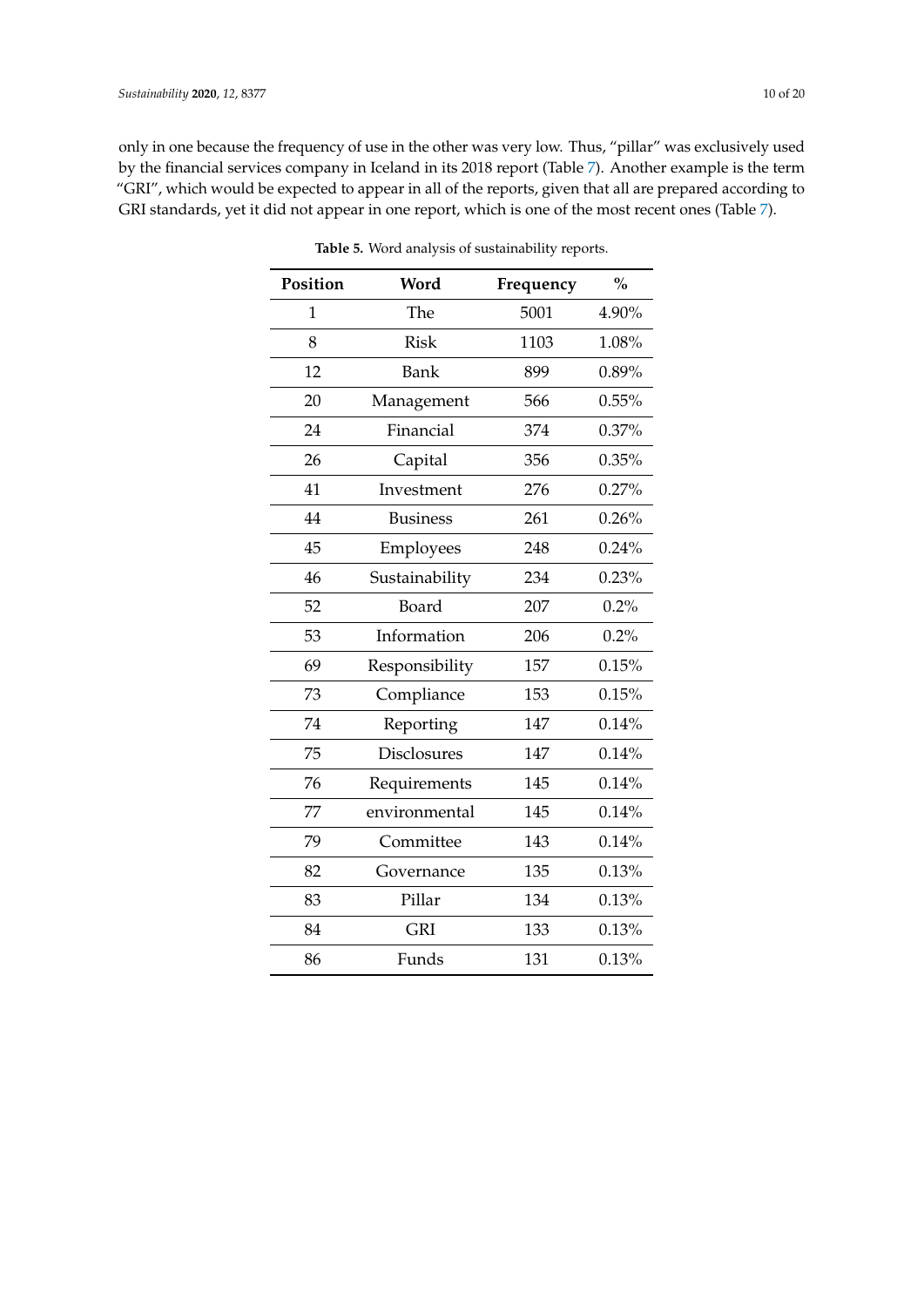| Words            | Risk              |            |       | Bank        |            |       |             | Management      |       |      | Financial |       |
|------------------|-------------------|------------|-------|-------------|------------|-------|-------------|-----------------|-------|------|-----------|-------|
| Corpus/SME       | Hits <sup>*</sup> | Per 1000** | Dis.  | <b>Hits</b> | Per 1000   | Dis.  | <b>Hits</b> | Per 1000        | Dis.  | Hits | Per 1000  | Dis.  |
| Corpus           | 1103              | 10.16      | 0.831 | 899         | 8.28       | 0.796 | 566         | 5.22            | 0.839 | 374  | 3.45      | 0.811 |
| SME1             | 931               | 20.15      | 0.818 | 842         | 18.23      | 0.777 | 237         | 5.13            | 0.711 | 170  | 3.68      | 0.699 |
| SME <sub>2</sub> | 95                | 3.25       | 0.728 | 28          | 0.96       | 0.753 | 187         | 6.40            | 0.797 | 114  | 3.90      | 0.796 |
| SME3             | 68                | 2.88       | 0.497 | 28          | 1.19       | 0.630 | 103         | 4.36            | 0.814 | 59   | 2.50      | 0.652 |
| SME4             | 9                 | 0.95       | 0.340 |             | 0.11       | 0.000 | 39          | 4.10            | 0.736 | 31   | 3.26      | 0.802 |
|                  |                   |            |       |             |            |       |             |                 |       |      |           |       |
| Words            |                   | Capital    |       |             | Investment |       |             | <b>Business</b> |       |      | Funds     |       |
| Corpus/SME       | Hits <sup>*</sup> | Per 1000** | Dis.  | <b>Hits</b> | Per 1000   | Dis.  | <b>Hits</b> | Per 1000        | Dis.  | Hits | Per 1000  | Dis.  |
| Corpus           | 356               | 3.28       | 0.630 | 276         | 2.54       | 0.852 | 261         | 2.40            | 0.834 | 131  | 1.21      | 0.820 |
| SME <sub>1</sub> | 314               | 6.80       | 0.595 | 41          | 0.89       | 0.618 | 80          | 1.73            | 0.729 | 69   | 1.49      | 0.727 |
| SME <sub>2</sub> | 11                | 0.38       | 0.665 | 169         | 5.78       | 0.755 | 96          | 3.29            | 0.806 | 38   | 1.30      | 0.607 |
| SME3             | 16                | 0.68       | 0.646 | 16          | 0.68       | 0.410 | 58          | 2.46            | 0.820 | 10   | 0.42      | 0.553 |

**Table 6.** Statistics of the most important financial words in sustainability reports.

\* Hits: number of occurrences of the search word. \*\* Per 1000 words: number of occurrences per 1000 words. Dis., dispersion.

**Table 7.** Statistics of the most important sustainable frequent words in sustainability reports.

<span id="page-10-0"></span>

| Words            | <b>Employees</b>  |            |       | Sustainability    |                          |                   |      | <b>Board</b>    |       |      | Environmental   |       |  |
|------------------|-------------------|------------|-------|-------------------|--------------------------|-------------------|------|-----------------|-------|------|-----------------|-------|--|
| Corpus/SME       | Hits <sup>*</sup> | Per 1000** | Dis.  | <b>Hits</b>       | Per 1000                 | Dis.              | Hits | <b>Per 1000</b> | Dis.  | Hits | <b>Per 1000</b> | Dis.  |  |
| Corpus           | 248               | 2.29       | 0.802 | 234               | 3.75                     | 0.732             | 207  | 1.91            | 0.732 | 145  | 1.34            | 0.733 |  |
| SME1             | 12                | 0.26       | 0.184 | $\qquad \qquad -$ | $\overline{\phantom{m}}$ | $\qquad \qquad -$ | 99   | 2.14            | 0.563 |      | 0.02            | 0.000 |  |
| SME <sub>2</sub> | 92                | 3.15       | 0.688 | 147               | 5.03                     | 0.722             | 62   | 2.12            | 0.718 | 64   | 2.19            | 0.612 |  |
| SME <sub>3</sub> | 93                | 3.94       | 0.704 | 10                | 0.42                     | 0.528             | 37   | 1.57            | 0.498 | 57   | 2.41            | 0.608 |  |
| SME4             | 51                | 5.36       | 0.551 | 77                | 8.10                     | 0.682             | 9    | 0.95            | 0.340 | 23   | 2.42            | 0.489 |  |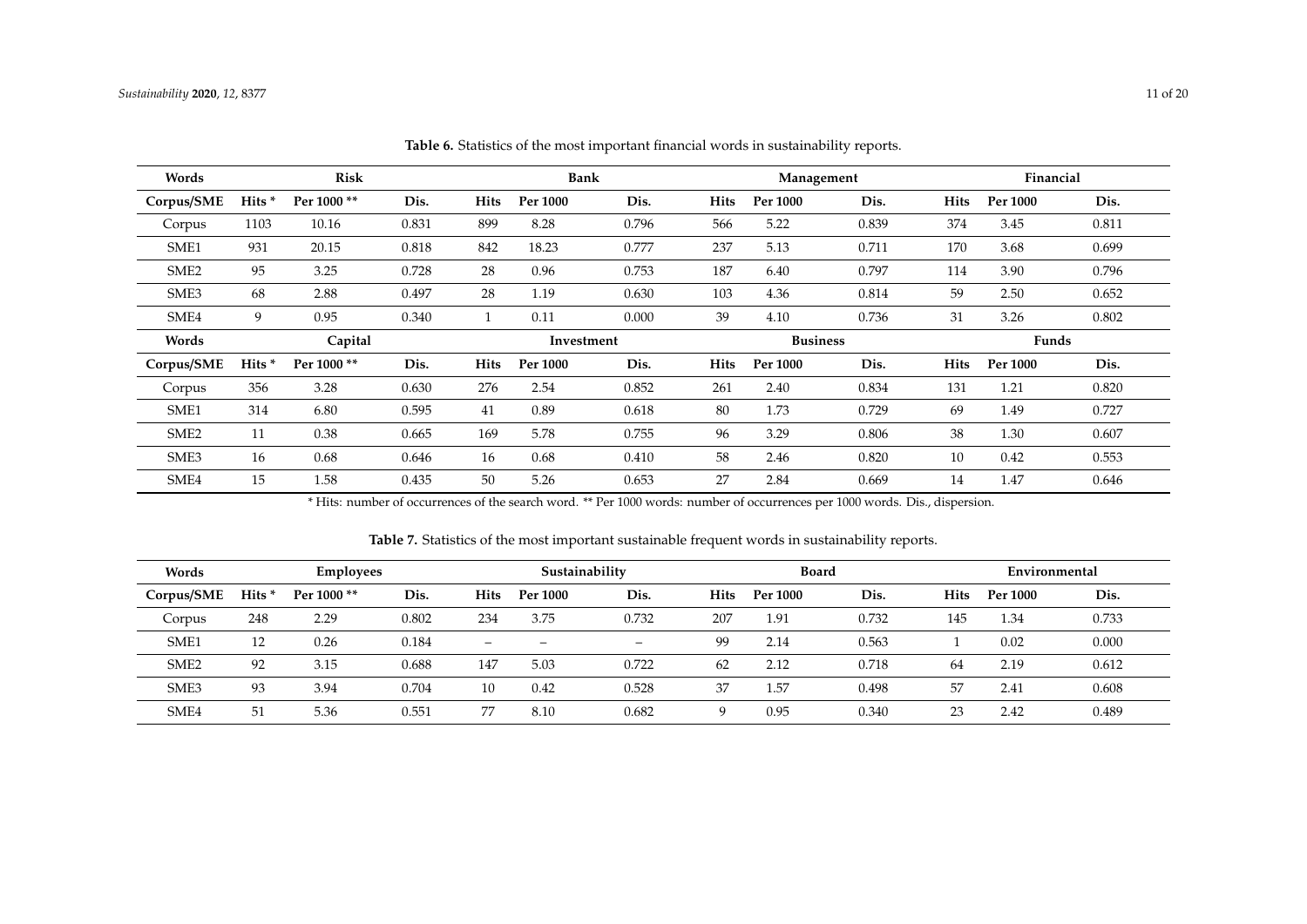| Words            | Committee                |                   |                   | Governance |          |       | Pillar            |                          |                          |                          | <b>GRI</b>               |                          |  |
|------------------|--------------------------|-------------------|-------------------|------------|----------|-------|-------------------|--------------------------|--------------------------|--------------------------|--------------------------|--------------------------|--|
| Corpus/SME       | Hits <sup>*</sup>        | Per 1000**        | Dis.              | Hits       | Per 1000 | Dis.  | Hits              | <b>Per 1000</b>          | Dis.                     | <b>Hits</b>              | Per 1000                 | Dis.                     |  |
| Corpus           | 143                      | 1.44              | 0.648             | 135        | 1.24     | 0.730 | 134               | 1.78                     | 0.785                    | 133                      | 2.13                     | 0.810                    |  |
| SME1             | 103                      | 2.23              | 0.452             | 29         | 0.63     | 0.630 | 133               | 2.88                     | 0.783                    | $\overline{\phantom{a}}$ | $\overline{\phantom{a}}$ | $\overline{\phantom{0}}$ |  |
| SME <sub>2</sub> | п,                       | 0.24              | 0.270             | 74         | 2.53     | 0.639 |                   | 0.03                     | 0.000                    | 68                       | 2.33                     | 0.767                    |  |
| SME <sub>3</sub> | 33                       | 1.40              | 0.485             | 22         | 0.93     | 0.665 | $\qquad \qquad$   |                          | $\overline{\phantom{m}}$ | 53                       | 2.25                     | 0.751                    |  |
| SME <sub>4</sub> | $\overline{\phantom{0}}$ | $\qquad \qquad -$ | $\qquad \qquad -$ | 10         | 1.05     | 0.419 | $\qquad \qquad -$ | $\overline{\phantom{m}}$ | $\overline{\phantom{m}}$ | 12                       | .26                      | 0.184                    |  |

**Table 7.** *Cont*.

\* Hits: number of occurrences of the search word. \*\* Per 1000 words: number of occurrences per 1000 words. Dis., dispersion.

**Table 8.** Statistics of the most important frequent words related to information and compliance in sustainability reports.

<span id="page-11-1"></span>

| Words            | Information       |              |       | Compliance  |                 |       |      | Reporting       |       |             | <b>Disclosures</b> |       |
|------------------|-------------------|--------------|-------|-------------|-----------------|-------|------|-----------------|-------|-------------|--------------------|-------|
| Corpus/SME       | Hits <sup>*</sup> | Per 1000**   | Dis.  | <b>Hits</b> | <b>Per 1000</b> | Dis.  | Hits | <b>Per 1000</b> | Dis.  | <b>Hits</b> | <b>Per 1000</b>    | Dis.  |
| Corpus           | 206               | 1.90         | 0.813 | 153         | 1.41            | 0.751 | 147  | 1.35            | 0.841 | 147         | 1.35               | 0.806 |
| SME1             | 84                | 1.82         | 0.703 | 48          | 1.04            | 0.572 | 42   | 0.91            | 0.681 | 118         | 2.55               | 0.759 |
| SME <sub>2</sub> | 85                | 2.91         | 0.741 | 66          | 2.26            | 0.526 | 56   | 1.92            | 0.829 | 11          | 0.38               | 0.356 |
| SME3             | 10                | 0.42         | 0.419 | 36          | 1.52            | 0.725 | 28   | 1.19            | 0.747 | 17          | 0.72               | 0.651 |
| SME4             | 27                | 2.84         | 0.620 | 3           | 0.32            | 0.299 | 21   | 2.21            | 0.600 | 1           | 0.11               | 0.000 |
| Words            |                   | Requirements |       |             |                 |       |      |                 |       |             |                    |       |
| Corpus/SME       | Hits <sup>*</sup> | Per 1000 **  | Dis.  |             |                 |       |      |                 |       |             |                    |       |
| Corpus           | 145               | 1.34         | 0.855 |             |                 |       |      |                 |       |             |                    |       |
| SME1             | 101               | 2.19         | 0.815 |             |                 |       |      |                 |       |             |                    |       |
| SME <sub>2</sub> | 34                | 1.16         | 0.730 |             |                 |       |      |                 |       |             |                    |       |
| SME3             | 6                 | 0.25         | 0.582 |             |                 |       |      |                 |       |             |                    |       |
| SME4             | 4                 | 0.42         | 0.465 |             |                 |       |      |                 |       |             |                    |       |

<span id="page-11-0"></span>\* Hits: number of occurrences of the search word. \*\* Per 1000 words: number of occurrences per 1000 words. Dis., dispersion.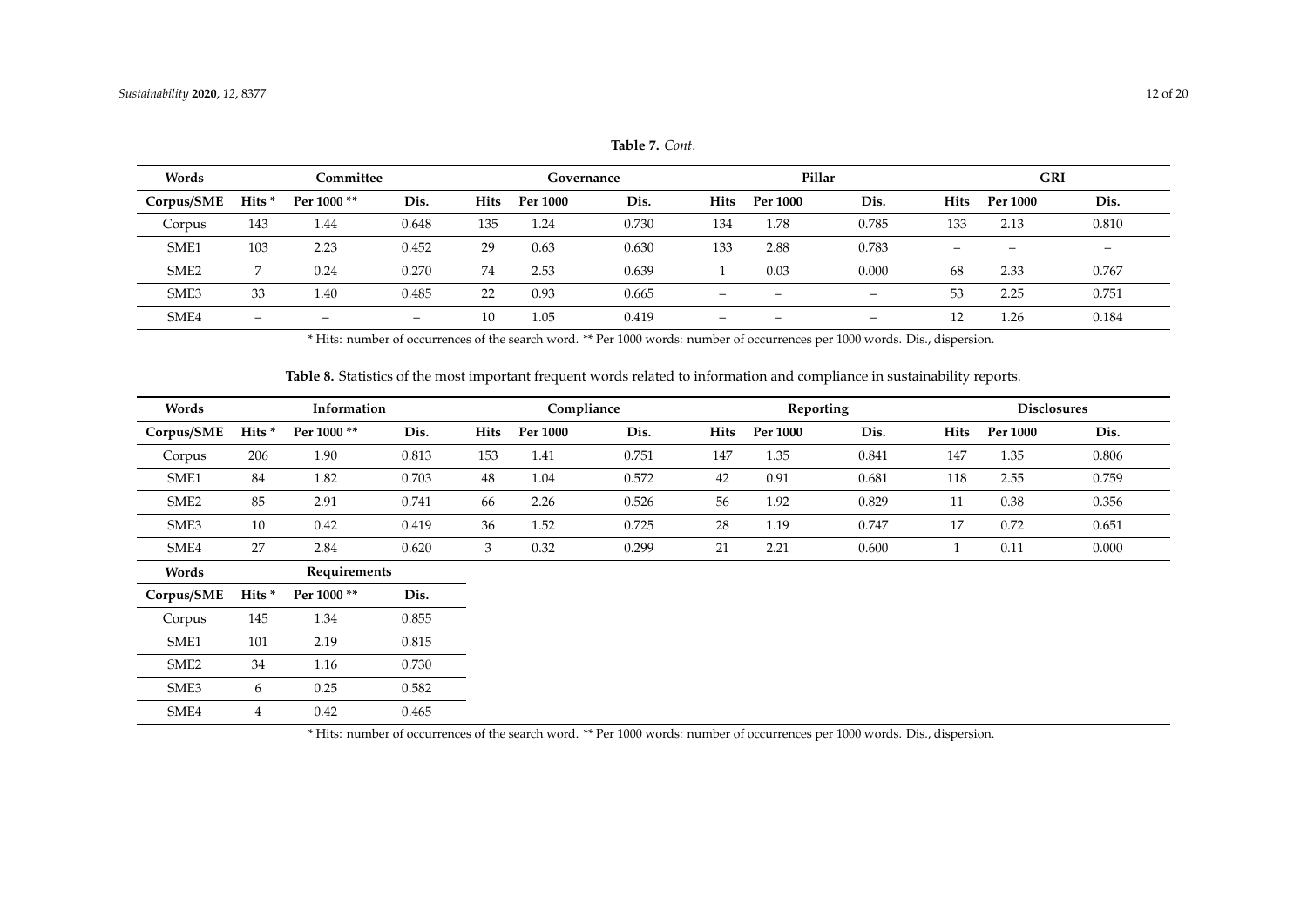Analyzing Table [8,](#page-11-0) with the statistics of the most important frequent words related to information and compliance in the sustainability reports, there was one report in which they had less importance, as was previously obtained, that of the Belgian company from 2017. The most used words in the other three reports were those generally obtained as the most frequent words; hence, they follow the general pattern. For example, "information" showed higher frequency per 1000 words in the German and Finnish reports (SME2 and SME4: 2.91 and 2.84, respectively; Table [8\)](#page-11-0) and so on with the other words.

The last three tables of this analysis (Tables [9](#page-12-0)[–11\)](#page-13-0) include the results obtained from the concordance tool of the lexical analysis. The last step is to analyze the most frequent words in their context. This means counting the number of times one word is found in the neighborhood of the chosen word. This tool allows us to discover whether or not the most frequent words are related to the disclosure they supposedly refer to. The method of considering the relationships between certain words and the other words that appear a sentence was used in previous studies, such as [\[73\]](#page-19-9). All the tables of concordance include the first eight words with the most important relationships (in the tables, they are in positions from 1 to 8, and position 1 is always the most frequent word analyzed). In the case of the word "requirements", its position 8 showed very low frequency, and it was not included in Table [11.](#page-13-0)

<span id="page-12-0"></span>

| Position | Word               | Total * | Word                        | Total                         | Word              | <b>Total</b> | Word            | Total |
|----------|--------------------|---------|-----------------------------|-------------------------------|-------------------|--------------|-----------------|-------|
| 1.       | Bank               | 936     | Risk                        | 1538                          | Management        | 610          | Financial       | 394   |
| 2.       | Risk               | 254     | Bank                        | 254                           | Risk              | 252          | <b>Services</b> | 33    |
| 3.       | Arion              | 190     | Management                  | 252<br>55<br>Report<br>Asset  |                   |              | 33              |       |
| 4.       | 2018               | 139     | Credit<br>210<br>53<br>Bank |                               | <b>Statements</b> | 28           |                 |       |
| 5.       | <b>Disclosures</b> | 104     | 2018                        | 160<br>51<br>Risk<br>Approach |                   |              | 26              |       |
| 6.       | Pillar             | 97      | <b>Disclosures</b>          | 147                           | Capital           | 48           | Institutions    | 25    |
| 7.       | Capital            | 64      | Pillar                      | 118                           | With              | 38           | Bank            | 25    |
| 8.       | Management         | 53      | Arion                       | 110                           | Senior            | 36           | Undertakings    | 25    |
|          |                    |         |                             |                               |                   |              |                 |       |
| Position | Word               | Total   | Word                        | Total                         | Word              | Total        | Word            | Total |
| 1.       | Capital            | 450     | Investment                  | 302                           | <b>Business</b>   | 279          | Funds           | 149   |
| 2.       | Bank               | 64      | Responsible                 | 47                            | Risk              | 36           | Investment      | 21    |
| 3.       | Risk               | 64      | Sustainable                 | 22                            | With              | 29           | Bank            | 15    |
| 4.       | Requirements       | 64      | Funds                       | 21                            | Bank              | 20           | Pension         | 13    |
| 5.       | Buffer             | 51      | Platform                    | 21                            | Travel            | 17           | Sustainable     | 12    |
| 6.       | Requirement        | 50      | Fund                        | 18                            | Units             | 17           | Capital         | 11    |
| 7.       | Management         | 48      | Process                     | 18                            | Management        | 17           | With            | 10    |

**Table 9.** Concordance of most important financial frequent words in sustainability reports.

\* Total: number of times the word was found in the neighborhood of the search word.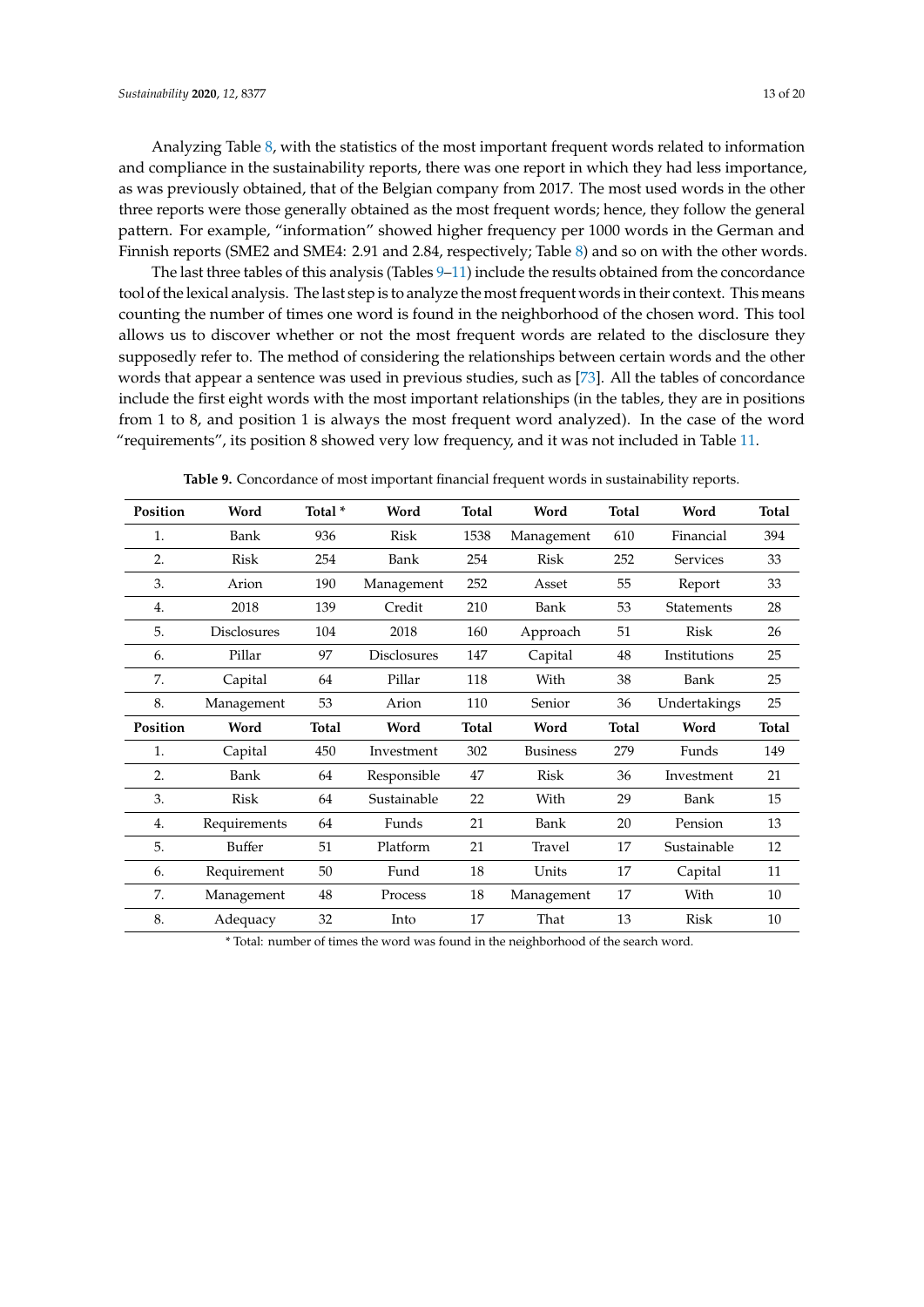<span id="page-13-1"></span>

| Position | Word       | Total * | Word                        | Total                  | Word         | Total     | Word           | Total |
|----------|------------|---------|-----------------------------|------------------------|--------------|-----------|----------------|-------|
| 1.       | Employees  | 260     | Sustainability              | 258                    | Board        | 241       | Environmental  | 157   |
| 2.       | Time       | 19      | Report                      | 129                    | Committee    | 53        | Social         | 51    |
| 3.       | With       | 16      | 2018<br>82                  |                        | Executive    | 44        | Impacts        | 15    |
| 4.       | That       | 15      | Information                 | 36<br><b>Directors</b> |              | 42        | Impact         | 14    |
| 5.       | Have       | 15      | Supplementary               | 32                     | Management   | 27        | Group          | 12    |
| 6.       | Permanent  | 15      | Topics                      | 25                     | Risk         | 27        | Assessment     | 12    |
| 7.       | Total      | 12      | This                        | 22                     | Bric         | 19        | Footprint      | 12    |
| 8.       | Their      | 12      | Clients                     | 21                     | Policy       | 17        | Economic       | 11    |
| Position | Word       | Total   | Word                        | <b>Total</b>           | Word         | Total     | Word           | Total |
| 1.       | Committee  | 203     | Governance                  | 147                    | Pillar       | 148       | <b>GRI</b>     | 133   |
| 2.       | Board      | 53      | Corporate                   | 46                     | Risk         | 118       | 2017           | 25    |
| 3.       | Credit     | 40      | Risk                        | 15                     | Disclosures  | 105       | Index          | 24    |
| 4.       | Risk       | 25      | Data                        | 12                     | 2018         | 97        | Responsibility | 24    |
| 5.       | Management | 24      | Social                      | 11                     | Bank         | 97        | With           | 19    |
| 6.       | Executive  | 21      | Policy                      | 11                     | Arion        | 94        | Disclosure     | 18    |
| 7.       | Level      | 17      | 24<br>Body<br>11<br>Capital |                        |              | Reporting | 16             |       |
| 8.       | Arion      | 14      | Environmental               | 11                     | Requirements | 21        | Report         | 14    |

**Table 10.** Concordance of most important sustainable frequent words in sustainability reports.

\* Total: number of times the word was found in the neighborhood of the search word.

<span id="page-13-0"></span>**Table 11.** Concordance of most important frequent words related to information and compliance in sustainability reports.

| Position | Word               | Total <sup>*</sup> | Word         | <b>Total</b> | Word           | <b>Total</b> |
|----------|--------------------|--------------------|--------------|--------------|----------------|--------------|
| 1.       | Information        | 214                | Compliance   | 165          | Reporting      | 152          |
| 2.       | Report             | 48                 | With         | 33           | Risk           | 22           |
| 3.       | Sustainability     | 36                 | Risk         | 27           | Financial      | 22           |
| 4.       | Security           | 35                 | Officer      | 19           | Sustainability | 16           |
| 5.       | Risk               | 31                 | Control      | 18           | Report         | 14           |
| 6.       | 2018               | 27                 | Regulatory   | 14           | Bank           | 13           |
| 7.       | Supplementary      | 26                 | Management   | 13           | Internal       | 12           |
| 8.       | Bank               | 18                 | 2018         | 13           | Period         | 11           |
| Position | Word               | <b>Total</b>       | Word         | <b>Total</b> |                |              |
| 1.       | <b>Disclosures</b> | 148                | Requirements | 155          |                |              |
| 2.       | Risk               | 148                | Capital      | 64           |                |              |
| 3.       | Pillar             | 106                | Regulatory   | 25           |                |              |
| 4.       | Bank               | 104                | With         | 21           |                |              |
| 5.       | 2018               | 98                 | Bank         | 21           |                |              |
| 6.       | Arion              | 96                 | <b>Risk</b>  | 19           |                |              |
| 7.       | Credit             | 21                 | Buffer       | 15           |                |              |
| 8.       | Management         | 18                 |              |              |                |              |

\* Total: number of times the word was found in the neighborhood of the search word.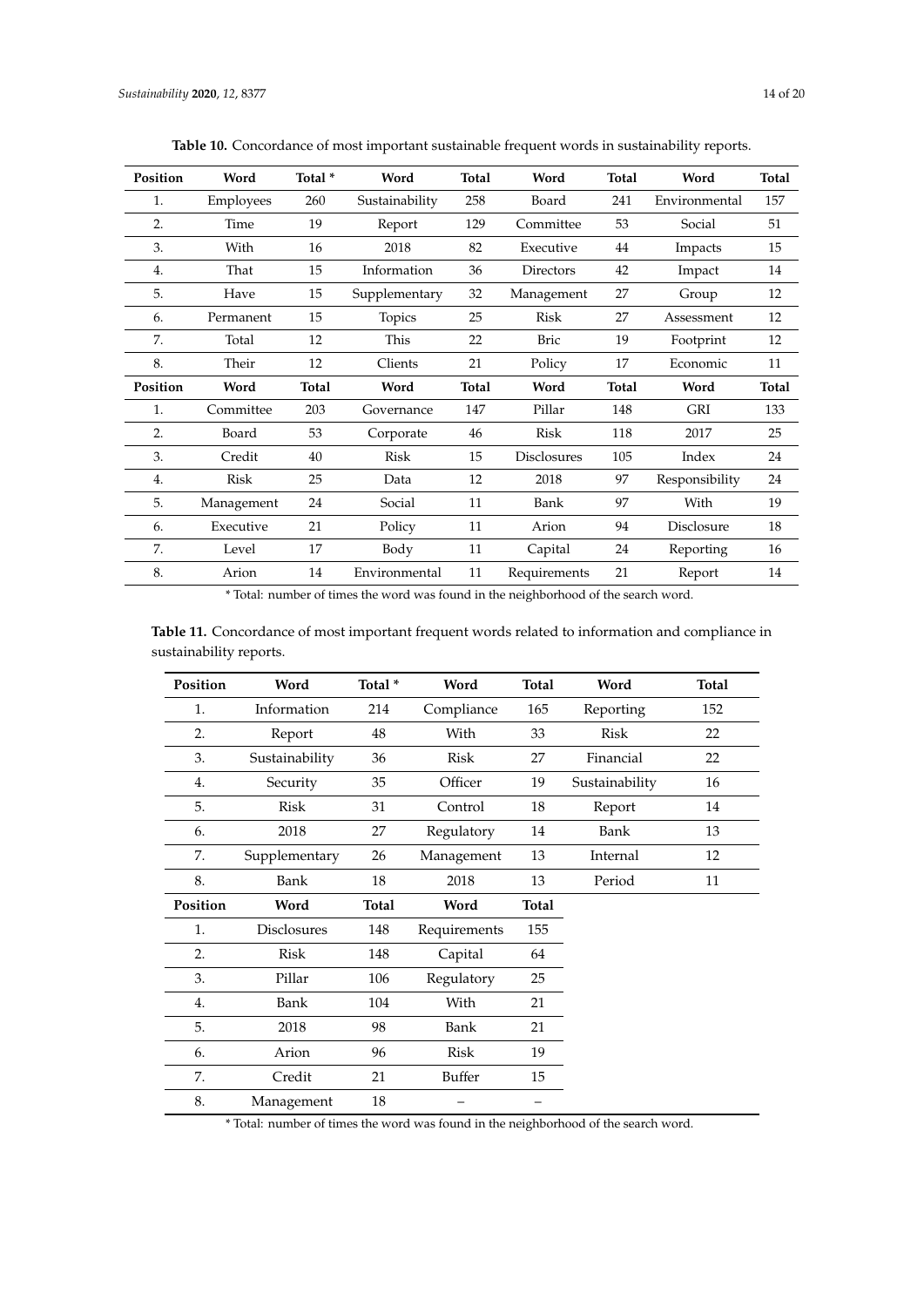The words that were previously grouped as financial terms in the analysis of the most frequent words are related to the same type of financial words: bank–risk, management–risk, financial–services, capital–bank–risk, business and risk, and funds–investment–bank (all are in position 1, 2, or 3 in Table [9,](#page-12-0) which means they appear next to each other). The only most frequent financial word included previously that was more frequently related to other sustainable terms was "investment", appearing in the reports with "responsible" and "sustainable" (Table [9\)](#page-12-0).

The most frequent words about sustainable aspects appeared fewer times that the financial ones (Table [10\)](#page-13-1), and the concordance shows the following:

- The word "employees" is not related to other important words.
- The word "sustainability" is linked mainly to "report", due to the requirement to issue sustainable information, and is totally consistent with the results obtained in Table [11.](#page-13-0)
- The words "committee" and "board", "environmental" and "social", "governance" and "corporate" are found frequently in the same neighborhood, a result that is totally logical.
- The word "pillar" appears in the neighborhood with two other words, "risk" and "disclosures", as is also seen in Table [11](#page-13-0) with "disclosures". This result proves that "pillar" is a word that comes from the Basel II and III requirements regarding these aspects.
- Finally, the most important link is found between "GRI", "2017", and "index", as reports include the GRI index to show that they are elaborated according to GRI standards.

The majority of results included in Table [11](#page-13-0) go further in the importance of the words "compliance", "requirements", "disclosures", and "risk". According to GRI good practices for SMEs, sustainability reporting has to comply with the following checklist: it describes the sustainable development and draws objective and available information and measures of sustainable development, presents the performance of sustainable conditions and goals and the magnitude of the contribution to (un)sustainability, and describes the relationship between sustainability and long-term organizational strategy, risks, and opportunities [\[74\]](#page-19-10). Thus, if we use this lexical analysis to understand whether these financial services SMEs properly developed their sustainability reporting, the obtained results show that although they used some specific words to meet the minimum requirements, the financial dimension of reporting continues to be more important, and the other information is used to increase the length of the report but still does not reflect significant environmental and social impacts. According to previous studies [\[75\]](#page-19-11), sustainability reporting in financial companies has as the highest priorities those directly related to their business operations.

## **4. Discussion**

Our analysis is based on European SMEs included in the GRI database, hence the population of SMEs that voluntarily use GRI standards, although only between 10 and 15% of sustainability reports in the database from 2017 to 2018 came from SMEs [\[76\]](#page-19-12). Then, we focused on European SMEs operating in the financial services sector. Bearing in mind their specific activity, sustainability reports by European financial sector SMEs represent an important percentage of reports in comparison with nearly all other sectors (5.7%).

The results obtained from the lexical analysis lead us to think that the answer to our first research question is yes because there is no significant use of symbolic concepts in the narrative discourse in the reports analyzed; hence, there is minimum compliance with nonfinancial requirements. Opposite results were obtained by the authors of [\[53\]](#page-18-10) after applying a lexicometric analysis to speeches delivered by European Central Bank presidents, although in this case we analyzed sustainability reporting.

Although initially it may be thought that sustainability reports are specific for each company, the broader corpus analysis suggests they were prepared similarly and used the same template [\[52\]](#page-18-9), even more if it is pointed out that the four companies are in different countries and, although operating in financial services, are focused on different niches. As the sector is a strongly determinant variable of nonfinancial reporting [\[66](#page-19-3)[–68\]](#page-19-4), the analyzed reports follow the same pattern. Financial services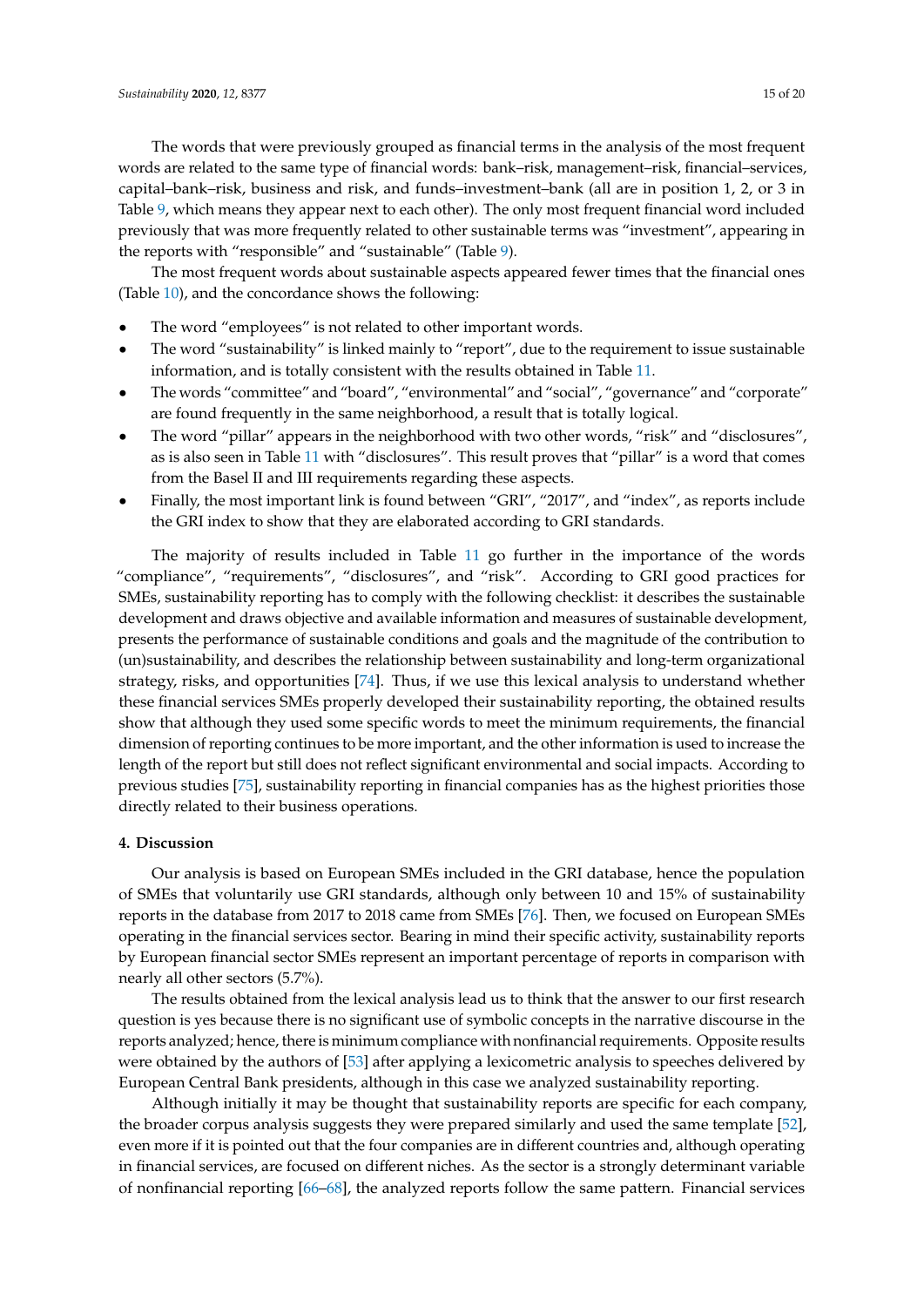companies not only operate in the same sector, but they also have their own regulatory and supervisory bodies. In this case the sector is decisive in following the same financial trend in sustainability information, and as found in KPMG´s 2017 survey, financial services companies are in last place in

corporate responsibility reporting [\[77\]](#page-19-13). These financial services companies are still imbued with traditional financial objectives and information. This means that what counts most in sustainable reports is financial information over nonfinancial, or at least the typical financial aspects of the business in this important sector are highlighted more through the language used. The analysis of the most frequent words in context shows that all financial terms are related to other financial terms. Hence, our second research question is supported. These results are the same as those obtained in previous studies, although in developing countries, based on financial services companies, because it is argued that the most important priorities of these enterprises are those directly related to their business operations [\[75\]](#page-19-11).

Although a first view of sustainable reporting may show that companies try to exert more effort to increase the extent of their disclosure, the deep lexical analysis of these reports shows that the language used is not so extensive or rich, as some words are repeated many times, which highlights the problem of the lack of content in sustainability information. This shows evidence of the gap that still exists between financial and nonfinancial information and takes us to the same question posed by other researchers: "If it is like this for disclosing firms, what is happening in the case of nondisclosing firms?" [\[55\]](#page-18-12).

Future research directions depend on an increase in nonfinancial reports, which will make it possible to get a bigger sample, more companies, and a longer period. Currently, the most important limitation is the number of sustainability reports published according to GRI by European financial services SMEs. Another future research project involves using a proper sample of nonfinancial reports to describe and compare financial sector vs. nonfinancial sector SMEs and financial sector SMEs vs. large financial sector companies.

## **5. Conclusions**

These financial services SMEs should particularly focus on the proper elaboration and publication of sustainability reporting. There are many initiatives to increase the importance of this type of company in Europe and to move toward more sustainable finance. There is a challenge for these companies, taking into account all of their stakeholders, to give the proper role to nonfinancial information. It is desirable that SMEs, as well as those that operate in the financial services sector due to their essential role in the economy, start issuing nonfinancial information, especially now, when alternatives to traditional bank financing are being promoted for financing SMEs. These results and conclusions have theoretical and practical implications for the importance of sustainability reporting. It may be a burden, but it can also have multiple advantages, such as being an opportunity to create value in the company, differentiate from other companies, improve operational performance, or enhance market reputation, among others. Our contribution with this work is to point out that these financial services SMEs play an important role, and sustainability reporting has to mean there is another way to do business [\[78\]](#page-19-14). This study provides an opportunity to improve sustainability disclosure and standards considering the specific features of financial services SMEs. Regulators must take into account the specific features of this type of company in order to adapt the standards and requirements. Sustainability reports must include all relevant topics that reflect the organization´s economic, environmental, and social impacts or influence the decisions of stakeholders [\[74\]](#page-19-10). The main reasons argued for not having proper sustainability reporting by SMEs are the lack of resources, awareness of sustainability´s importance and potential impacts, access to financing, information and skills to elaborate this information, and regulatory requirements [\[76\]](#page-19-12). Thus, this is an opportunity for practitioners, academics, and regulators to try to solve these problems from all points of view, theoretical and practical, to make up for this lack of resources according to their different tasks. Now, when the European Commission is working on amending the nonfinancial reporting directive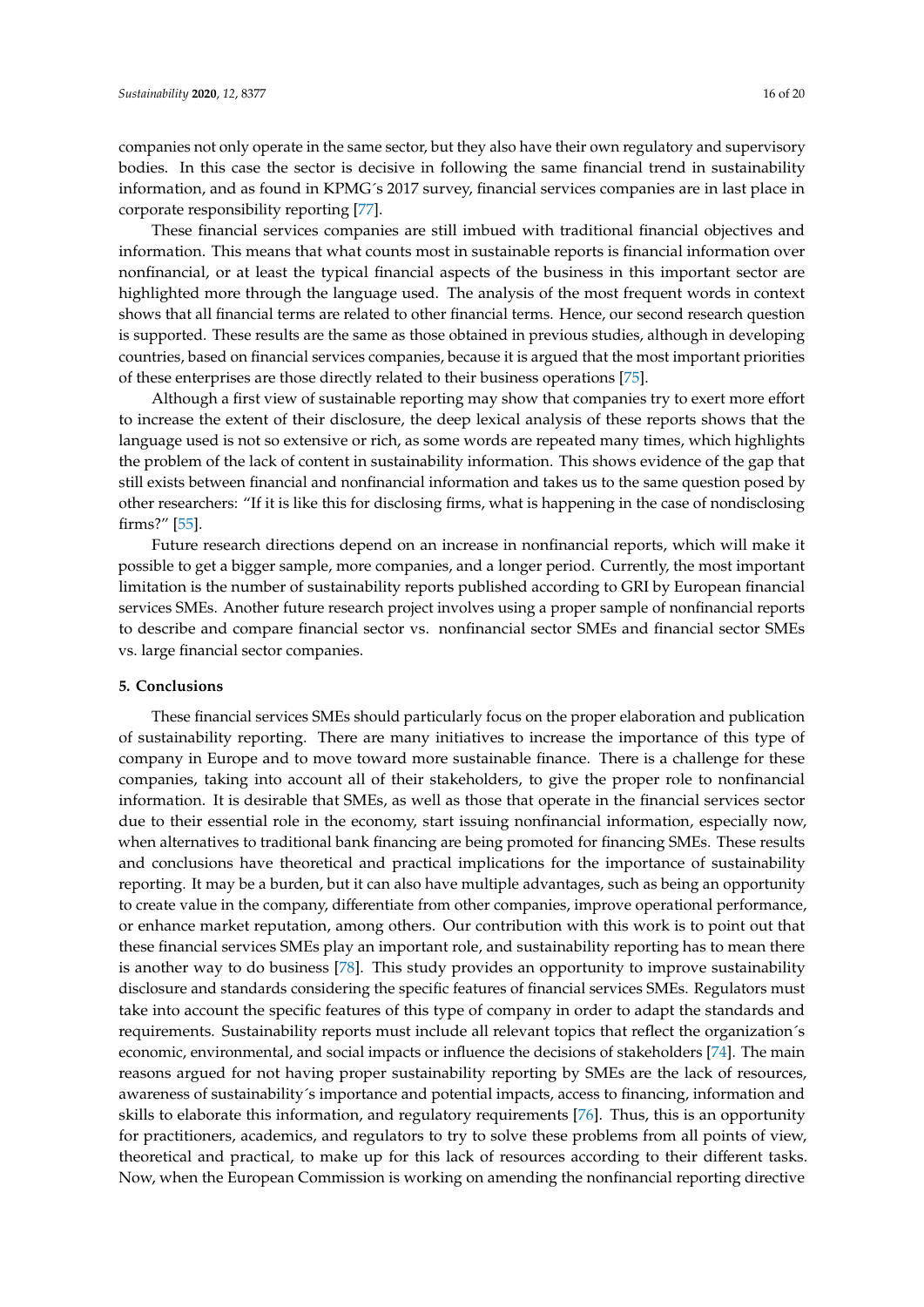through the mission of the European Financial Reporting Advisory Group (EFRAG) and its Project Task Force on nonfinancial reporting standards, it is time to think about these specific features of SMEs and financial services companies to make the process of sustainability reporting easier.

**Author Contributions:** Conceptualization, E.O.-M. and S.M.-H.; methodology, E.O.-M. and S.M.-H.; software, E.O.-M.; validation, S.M.; formal analysis, E.O.-M. and S.M.-H.; investigation, E.O.-M. and S.M.-H.; resources, E.O.-M. and S.M.-H.; data curation, E.O.-M. and S.M.-H.; writing—original draft preparation, E.O.-M. and S.M.-H.; writing—review and editing, E.O.; visualization, S.M.-H.; supervision, E.O.-M. and S.M.-H. All authors have read and agreed to the published version of the manuscript.

**Funding:** This research received no external funding.

**Conflicts of Interest:** The authors declare no conflict of interest.

# **References**

- <span id="page-16-0"></span>1. Directive 2014/95/EU of the European Parliament and of the Council of 22 October 2014 Amending Directive 2013/34/EU as Regards Disclosure of Non-Financial and Diversity Information by Certain Large Undertakings and Groups. Available online: https://eur-lex.europa.eu/legal-content/EN/TXT/?uri=[CELEX%3A32014L0095](https://eur-lex.europa.eu/legal-content/EN/TXT/?uri=CELEX%3A32014L0095) (accessed on 20 May 2019).
- <span id="page-16-1"></span>2. Lang, M.; Martin, R. The Trickle down Effect-IFRS and accounting by SMEs. European Federation of Accountants and Auditors for SMEs 2017. Available online: http://[www.efaa.com](http://www.efaa.com/cms/upload/efaa_files/pdf/Publications/Articles/EFAA_Trickle_Down_WEB.pdf)/cms/upload/efaa\_files/pdf/ Publications/Articles/[EFAA\\_Trickle\\_Down\\_WEB.pdf](http://www.efaa.com/cms/upload/efaa_files/pdf/Publications/Articles/EFAA_Trickle_Down_WEB.pdf) (accessed on 10 July 2020).
- <span id="page-16-2"></span>3. European Commission. Communication from the Commission to the Council, to the European Parliament, to the Committee of the Regions and to the European and Social Committee. An Action Plan to Improve Access to Finance for SMEs 2011. SEC (2011) 1527final. COM (2011) 870 Final. Available online: [https:](https://eur-lex.europa.eu/LexUriServ/LexUriServ.do?uri=COM:2011:0870:FIN:EN:PDF) //eur-lex.europa.eu/LexUriServ/LexUriServ.do?uri=[COM:2011:0870:FIN:EN:PDF](https://eur-lex.europa.eu/LexUriServ/LexUriServ.do?uri=COM:2011:0870:FIN:EN:PDF) (accessed on 11 July 2020).
- <span id="page-16-3"></span>4. Azofra Palenzuela, V.; López Iturriaga, F.J. La Asimetría Informativa En Los Mercados Financieros: ¿el Hallazgo De Un Nexo De Unión? *An. Estud. Económicos Empresariales* **1996**, *11*, 9–34.
- <span id="page-16-4"></span>5. Asteriou, D.; Spanos, K. The relationship between financial development and economic growth during the recent crisis: Evidence from the EU. *Financ. Res. Lett.* **2019**, *28*, 238–245. [\[CrossRef\]](http://dx.doi.org/10.1016/j.frl.2018.05.011)
- <span id="page-16-5"></span>6. Palacín-Sánchez, M.-J.; Canto-Cuevas, F.-J.; Di-Pietro, F. Trade credit versus bank credit: A simultaneous analysis in European SMEs. *Small Bus. Econ.* **2018**, *53*, 1079–1096. [\[CrossRef\]](http://dx.doi.org/10.1007/s11187-018-0101-x)
- <span id="page-16-6"></span>7. Glisovic, J.; Martínez, M. Financiamiento de Pequeñas Empresas: ¿Qué papel Desempeñan las Instituciones Microfinancieras? Available online: https://www.cgap.org/sites/default/files/[CGAP-Focus-Note-Financing-](https://www.cgap.org/sites/default/files/CGAP-Focus-Note-Financing-Small-Enterprises-What-Role-for-Microfinance-Jul-2012-Spanish.pdf)[Small-Enterprises-What-Role-for-Microfinance-Jul-2012-Spanish.pdf](https://www.cgap.org/sites/default/files/CGAP-Focus-Note-Financing-Small-Enterprises-What-Role-for-Microfinance-Jul-2012-Spanish.pdf) (accessed on 25 July 2020).
- <span id="page-16-7"></span>8. Feridun, M.; Güngör, H. Climate-related prudential risks in the banking sector: A review of the emerging regulatory and supervisory practices. *Sustainability* **2020**, *12*, 5325. [\[CrossRef\]](http://dx.doi.org/10.3390/su12135325)
- <span id="page-16-8"></span>9. European Commission. Roadmap: Commission Delegated Regulation on Taxonomy-Related Disclosures by Undertakings Reporting Non-Financial Information. 2020. Available online: https://ec.europa.eu/info/law/better-regulation/have-your-say/initiatives/[12440-Commission-Delegated-](https://ec.europa.eu/info/law/better-regulation/have-your-say/initiatives/12440-Commission-Delegated-Regulation-on-taxonomy-alignment-of-undertakings-reporting-non-financial-information)[Regulation-on-taxonomy-alignment-of-undertakings-reporting-non-financial-information](https://ec.europa.eu/info/law/better-regulation/have-your-say/initiatives/12440-Commission-Delegated-Regulation-on-taxonomy-alignment-of-undertakings-reporting-non-financial-information) (accessed on 30 July 2020).
- <span id="page-16-9"></span>10. Baumann-Pauly, D.; Wickert, C.; Spence, L.J.; Scherer, A.G. Organizing corporate social responsibility in small and large firms: Size matters. *J. Bus. Ethics* **2013**, *115*, 693–705. [\[CrossRef\]](http://dx.doi.org/10.1007/s10551-013-1827-7)
- 11. Dincer, C.; Dincer, B. An investigation of Turkish small and medium-sized enterprises online CSR communication. *Soc. Responsib. J.* **2010**, *6*, 197–207. [\[CrossRef\]](http://dx.doi.org/10.1108/17471111011051711)
- <span id="page-16-10"></span>12. Torugsa, N.A.; O'Donohue, W.; Hecker, R. Capabilities, proactive CSR and financial performance in SMEs: Empirical evidence from an australian manufacturing industry sector. *J. Bus. Ethics* **2011**, *109*, 483–500. [\[CrossRef\]](http://dx.doi.org/10.1007/s10551-011-1141-1)
- <span id="page-16-11"></span>13. Nin Ho, F.; Wang, H.-M.D.; Ho-Dac, N.; Vitell, S.J. Nature and relationship between corporate social performance and firm size: A cross-national study. *Soc. Responsib. J.* **2019**, *15*, 258–274. [\[CrossRef\]](http://dx.doi.org/10.1108/srj-02-2017-0025)
- <span id="page-16-12"></span>14. Ortiz, E.; Marin, S. Global Reporting Initiative (GRI) as recognized guidelines for sustainability reporting by Spanish companies on the IBEX 35: Homogeneity in their framework and added value in the relationship with financial entities. *Intang. Cap.* **2014**, *10*, 855–872. [\[CrossRef\]](http://dx.doi.org/10.3926/ic.492)
- <span id="page-16-13"></span>15. Albers, C.; Günther, T. Disclose or not disclose: Determinants of social reporting for STOXX Europe 600 firms. *Z. Plan. Unternehm.* **2010**, *21*, 323–347. [\[CrossRef\]](http://dx.doi.org/10.1007/s00187-010-0113-4)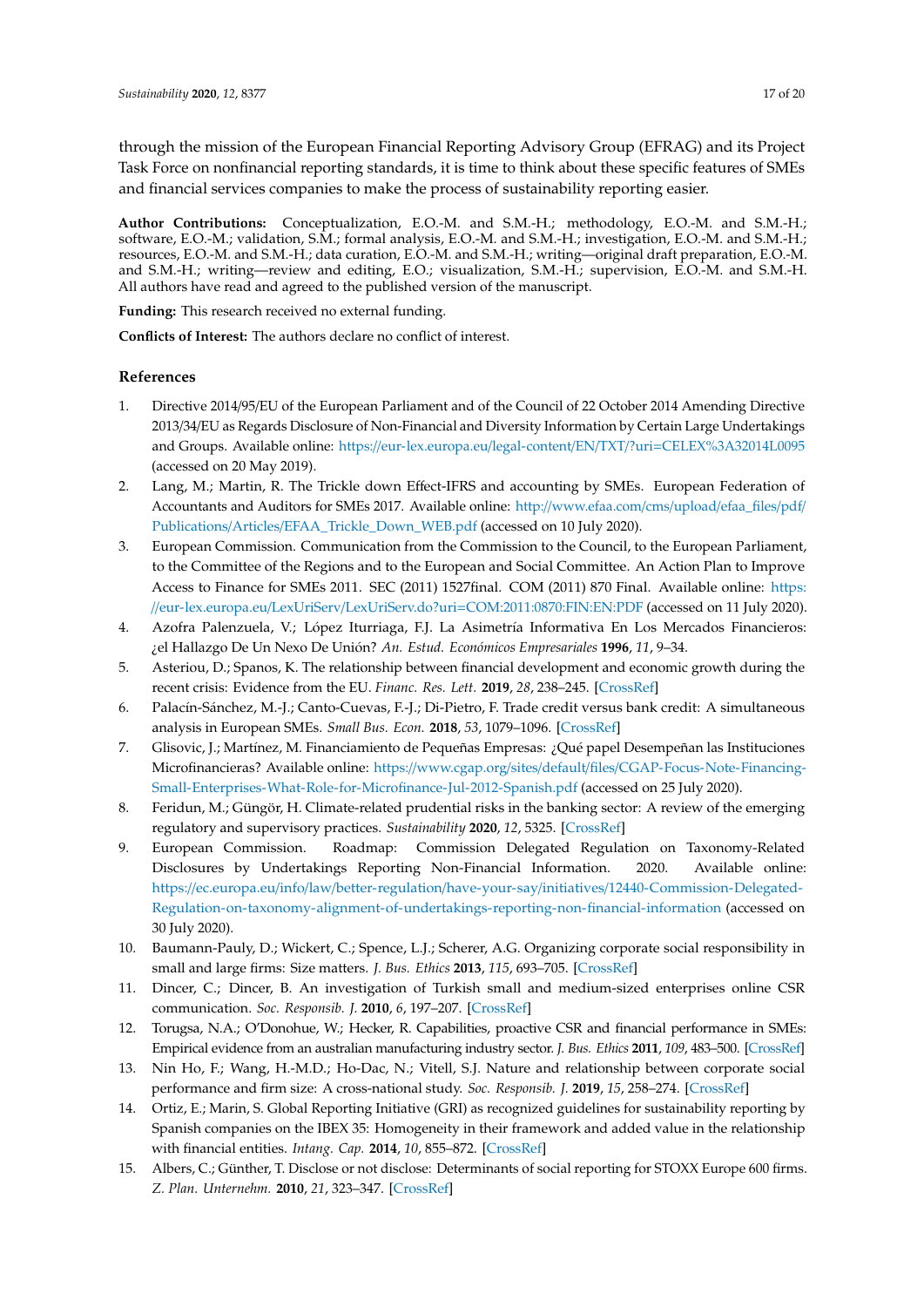- 16. Berthelot, S.; Coulmont, M.; Serret, V. Do investors value sustainability reports? A Canadian study. *Corp. Soc. Responsib. Environ. Manag.* **2012**, *19*, 355–363. [\[CrossRef\]](http://dx.doi.org/10.1002/csr.285)
- 17. Cuganesan, S.; Guthrie, J.; Ward, L. Examining CSR disclosure strategies within the Australian food and beverage industry. *Account. Forum* **2010**, *34*, 169–183. [\[CrossRef\]](http://dx.doi.org/10.1016/j.accfor.2010.07.001)
- 18. Etzion, D.; Ferraro, F. The role of analogy in the institutionalization of sustainability reporting. *Organ. Sci.* **2010**, *21*, 1092–1107. [\[CrossRef\]](http://dx.doi.org/10.1287/orsc.1090.0494)
- 19. Lopatta, K.; Kaspereit, T. The value relevance of corporate sustainability and sustainability reporting in Europe. *SSRN Electron. J.* **2011**. [\[CrossRef\]](http://dx.doi.org/10.2139/ssrn.1976224)
- 20. Levy, D.L.; Brown, H.S.; De Jong, M. The contested politics of corporate governance. *Bus. Soc.* **2009**, *49*, 88–115. [\[CrossRef\]](http://dx.doi.org/10.1177/0007650309345420)
- 21. Lynch, B. An examination of environmental reporting by Australian state government departments. *Account. Forum* **2010**, *34*, 32–45. [\[CrossRef\]](http://dx.doi.org/10.1016/j.accfor.2009.11.001)
- <span id="page-17-0"></span>22. Schadewitz, H.J.; Niskala, M. Communication via responsibility reporting and its effect on firm value in Finland. *Corp. Soc. Responsib. Environ. Manag.* **2010**, *17*, 96–106. [\[CrossRef\]](http://dx.doi.org/10.1002/csr.234)
- <span id="page-17-1"></span>23. González Pérez, M.; Ortiz Martínez, E. Información no financiera y su verificación externa: GRI. *Rev. Responsab. Soc. Empresa* **2017**, *27*, 85–106.
- <span id="page-17-2"></span>24. Dias, A.; Rodrigues, L.L.; Craig, R.; Neves, M.E.D. Corporate social responsibility disclosure in small and medium-sized entities and large companies. *Soc. Responsib. J.* **2019**, *15*, 137–154. [\[CrossRef\]](http://dx.doi.org/10.1108/SRJ-05-2017-0090)
- <span id="page-17-3"></span>25. Ram, M.; Edwards, P.; Gilman, M.; Arrowsmith, J. The dynamics of informality: Employment relations in small firms and the effects of regulatory change. *Work Employ. Soc.* **2001**, *15*, 845–861. [\[CrossRef\]](http://dx.doi.org/10.1177/095001701400438233)
- <span id="page-17-4"></span>26. Santos, M.J. CSR in SMEs: Strategies, practices, motivations and obstacles. *Soc. Responsib. J.* **2011**, *7*, 490–508. [\[CrossRef\]](http://dx.doi.org/10.1108/17471111111154581)
- <span id="page-17-5"></span>27. Bikefe, G.; Zubairu, U.M.; Araga, S.; Maitala, F.; Ediuku, E.; Anyebe, D. Corporate Social Responsibility (CSR) by small and medium enterprises (SMEs): A systematic review. *Small Bus. Int. Rev.* **2020**, *4*, 16–33. [\[CrossRef\]](http://dx.doi.org/10.26784/sbir.v4i1.243)
- <span id="page-17-6"></span>28. Griffin, J.J.; Mahon, J.F. The corporate social performance and corporate financial performance debate. *Bus. Soc.* **1997**, *36*, 5–31. [\[CrossRef\]](http://dx.doi.org/10.1177/000765039703600102)
- 29. Inoue, Y.; Lee, S. Effects of different dimensions of corporate social responsibility on corporate financial performance in tourism-related industries. *Tour. Manag.* **2011**, *32*, 790–804. [\[CrossRef\]](http://dx.doi.org/10.1016/j.tourman.2010.06.019)
- <span id="page-17-7"></span>30. Ioannou, I.; Serafeim, G. What drives corporate social performance? International evidence from social, environmental and governance scores. *J. Int. Bus. Stud.* **2012**, *43*, 834–864. [\[CrossRef\]](http://dx.doi.org/10.1057/jibs.2012.26)
- <span id="page-17-8"></span>31. Khan, C.H.-U.-Z. The effect of corporate governance elements on corporate social responsibility (CSR) reporting. Empirical evidence from private commercial banks of Bangladesh. *Int. J. Law Manag.* **2010**, *52*, 82–109. [\[CrossRef\]](http://dx.doi.org/10.1108/17542431011029406)
- 32. Jizi, M.; Salama, A.; Dixon, R.; Stratling, R. Corporate governance and corporate social responsibility disclosure: Evidence from the US banking sector. *J. Bus. Ethics* **2013**, *125*, 601–615. [\[CrossRef\]](http://dx.doi.org/10.1007/s10551-013-1929-2)
- <span id="page-17-9"></span>33. Gambetta, N.; García-Benau, M.A.; Zorio-Grima, A. Corporate social responsibility and bank risk profile: Evidence from Europe. *Serv. Bus.* **2016**, *11*, 517–542. [\[CrossRef\]](http://dx.doi.org/10.1007/s11628-016-0318-1)
- <span id="page-17-10"></span>34. Marín, S.; Gras, E.; Ortiz, E. Prudential regulation and financial information in Spanish banks: 1995–2015. *Span. J. Financ. Account. Rev. Española Financ. Contab.* **2019**, *48*, 1–23. [\[CrossRef\]](http://dx.doi.org/10.1080/02102412.2019.1608696)
- <span id="page-17-11"></span>35. Gallego-Alvarez, I.; Pucheta-Martínez, M.C. Environmental strategy in the global banking industry within the varieties of capitalism approach: The moderating role of gender diversity and board members with specific skills. *Bus. Strat. Environ.* **2020**, *29*, 347–360. [\[CrossRef\]](http://dx.doi.org/10.1002/bse.2368)
- <span id="page-17-12"></span>36. Platonova, E.; Asutay, M.; Dixon, R.; Mohammad, S. The impact of corporate social responsibility disclosure on financial performance: Evidence from the GCC Islamic banking sector. *J. Bus. Ethics* **2016**, *151*, 451–471. [\[CrossRef\]](http://dx.doi.org/10.1007/s10551-016-3229-0)
- 37. Esteban-Sanchez, P.; De La Cuesta-Gonzalez, M.; Paredes-Gazquez, J.D. Corporate social performance and its relation with corporate financial performance: International evidence in the banking industry. *J. Clean. Prod.* **2017**, *162*, 1102–1110. [\[CrossRef\]](http://dx.doi.org/10.1016/j.jclepro.2017.06.127)
- 38. Wu, M.-W.; Shen, C.-H.; Chen, T.-H. Application of multi-level matching between financial performance and corporate social responsibility in the banking industry. *Rev. Quant. Financ. Account.* **2016**, *49*, 29–63. [\[CrossRef\]](http://dx.doi.org/10.1007/s11156-016-0582-0)
- 39. Al-Malkawi, H.-A.N.; Pillai, R. Analyzing financial performance by integrating conventional governance mechanisms into the GCC Islamic banking framework. *Manag. Financ.* **2018**, *44*, 604–623. [\[CrossRef\]](http://dx.doi.org/10.1108/MF-05-2017-0200)
- 40. Fijalkowska, J.; Zyznarska-Dworczak, B.; Garsztka, P. Corporate social-environmental performance versus financial performance of banks in central and Eastern European Countries. *Sustainability* **2018**, *10*, 772. [\[CrossRef\]](http://dx.doi.org/10.3390/su10030772)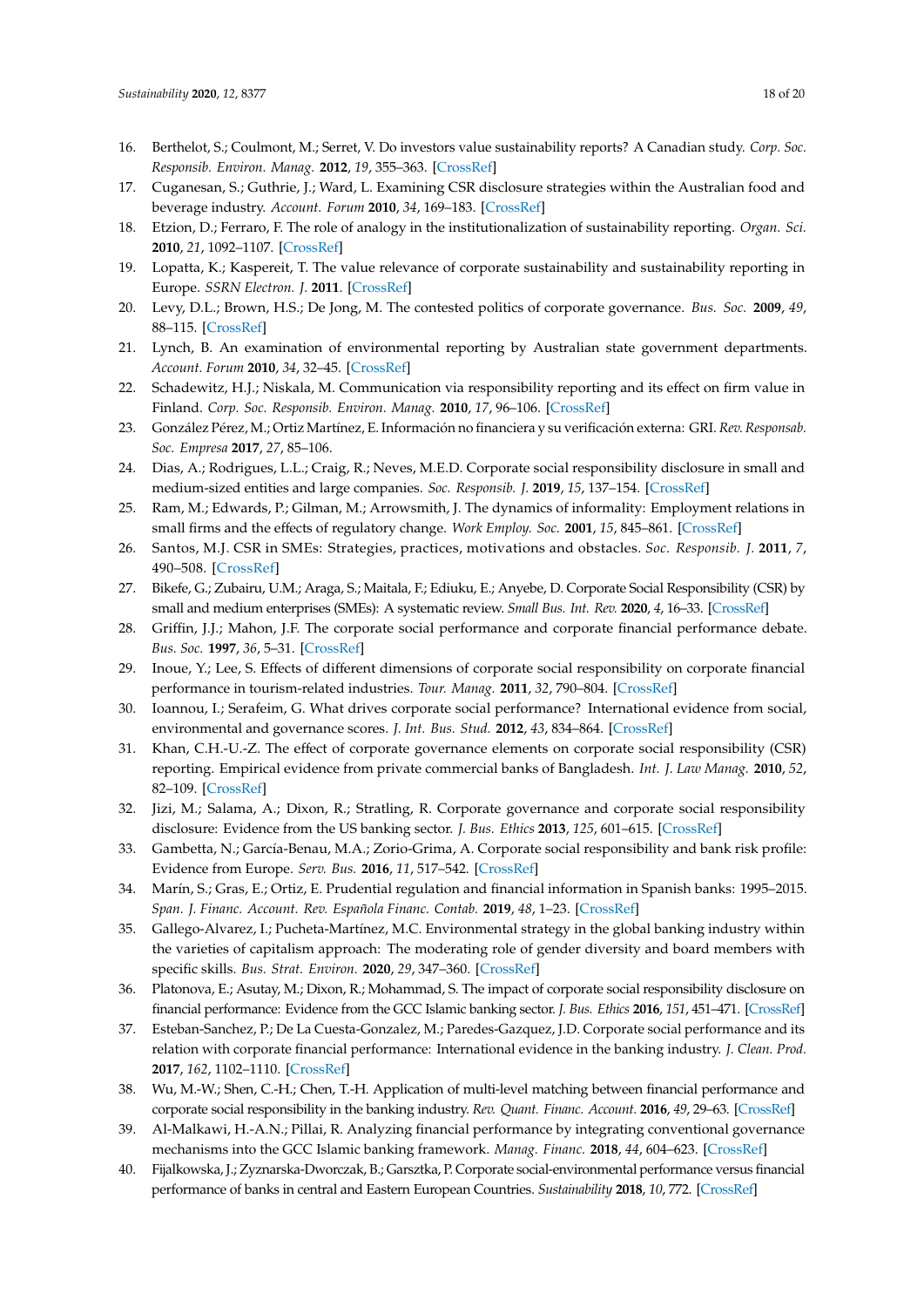- 41. Laguir, I.; Marais,M.; El Baz, J.; Stekelorum, R. Reversing the business rationale for environmental commitment in banking: Does financial performance lead to higher environmental performance? *Manag. Decis.* **2018**, *56*, 358–375. [\[CrossRef\]](http://dx.doi.org/10.1108/MD-12-2016-0890)
- 42. Pérez, A.; Salmones, M.D.M.G.D.L.; Liu, M.T. Maximising business returns to corporate social responsibility communication: An empirical test. *Eur. Bus. Rev.* **2019**, *28*, 275–289. [\[CrossRef\]](http://dx.doi.org/10.1111/beer.12221)
- <span id="page-18-0"></span>43. San-Jose, L.; Retolaza, J.L.; Gutierrez-Goiria, J. Are ethical banks different? a comparative analysis using the radical affinity index. *J. Bus. Ethics* **2011**, *100*, 151–173. [\[CrossRef\]](http://dx.doi.org/10.1007/s10551-011-0774-4)
- <span id="page-18-1"></span>44. Tse, T. Shareholder and stakeholder theory: After the financial crisis. *Qual. Res. Financ. Mark.* **2011**, *3*, 51–63. [\[CrossRef\]](http://dx.doi.org/10.1108/17554171111124612)
- <span id="page-18-2"></span>45. Shoenmaker, D.; Werkhoven, D. *What Is the Appropriate Size of the Banking System?* 2012. No. 28. Available online: https://papers.ssrn.com/sol3/[papers.cfm?abstract\\_id](https://papers.ssrn.com/sol3/papers.cfm?abstract_id=2158606)=2158606 (accessed on 25 July 2020).
- <span id="page-18-3"></span>46. McDonald, L.M.; Rundle-Thiele, S. Corporate social responsibility and bank customer satisfaction: A Research Agenda. *Int. J. Bank Mark.* **2008**, *26*, 170–182. [\[CrossRef\]](http://dx.doi.org/10.1108/02652320810864643)
- <span id="page-18-4"></span>47. Goss, A.; Roberts, G.S. The impact of corporate social responsibility on the cost of bank loans. *J. Bank. Financ.* **2011**, *35*, 1794–1810. [\[CrossRef\]](http://dx.doi.org/10.1016/j.jbankfin.2010.12.002)
- <span id="page-18-5"></span>48. European Commission. Consultation Document Review of the Non-Financial Reporting Directive 2020. Available online: https://ec.europa.eu/info/publications/[finance-consultations-2020-non-financial-reporting](https://ec.europa.eu/info/publications/finance-consultations-2020-non-financial-reporting-directive_en)[directive\\_en](https://ec.europa.eu/info/publications/finance-consultations-2020-non-financial-reporting-directive_en) (accessed on 10 July 2020).
- <span id="page-18-6"></span>49. Amor-Esteban, V.; Galindo-Villardón, P.; García-Sánchez, I.-M. A multivariate proposal for a National Corporate Social Responsibility Practices Index (NCSRPI) for international settings. *Soc. Indic. Res.* **2018**, *143*, 525–560. [\[CrossRef\]](http://dx.doi.org/10.1007/s11205-018-1997-x)
- <span id="page-18-7"></span>50. Ortiz, E.; Clavel, J.G. Índices de revelación de información: Una propuesta de mejora de la metodología. Aplicación a la información sobre recursos humanos incluida en los Informes 20F. *Rev. Española Financ. Contab.* **2006**, *35*, 87–113. [\[CrossRef\]](http://dx.doi.org/10.1080/02102412.2006.10779574)
- <span id="page-18-8"></span>51. Bakhtiar, M.; Weekes, B. Lexico-semantic effects on word naming in Persian: Does age of acquisition have an effect? *Mem. Cogn.* **2014**, *43*, 298–313. [\[CrossRef\]](http://dx.doi.org/10.3758/s13421-014-0472-4) [\[PubMed\]](http://www.ncbi.nlm.nih.gov/pubmed/25324046)
- <span id="page-18-9"></span>52. Marchenko, O.O. A method for automatic construction of ontological knowledge bases. I. Development of a semantic-syntactic model of natural language. *Cybern. Syst. Anal.* **2016**, *52*, 20–29. [\[CrossRef\]](http://dx.doi.org/10.1007/s10559-016-9795-4)
- <span id="page-18-10"></span>53. D'Northwood, G.; Mundy, J. BP plc 2010—A case of linguistic legitimation? *J. Appl. Account. Res.* **2017**, *18*, 480–495. [\[CrossRef\]](http://dx.doi.org/10.1108/JAAR-02-2016-0022)
- <span id="page-18-11"></span>54. Morales, A. Uso de la Familia Léxica de Sovereignty en los Discursos de la Presidencia del Banco Central Europeo 2003–2016. Available online: http://[hdl.handle.net](http://hdl.handle.net/10201/53021)/10201/53021 (accessed on 20 May 2020).
- <span id="page-18-12"></span>55. Madeira, A.B.; Lopes, M.; Giampadi, V.; Silveira, J.A.G. Análise proposicional quantitativa aplicada. Á pesquisa em administrasao. Quantitative propositional analysis as applied to business administration research. Análisis proposicional cuantitativo aplicado a la investigación en administración. *RAE* **2011**, *51*, 396–410.
- <span id="page-18-13"></span>56. Sohangir, S.; Petty, N.; Wang, D. Financial sentiment lexicon analysis. In Proceedings of the 2018 IEEE 12th International Conference on Semantic Computing (ICSC), Laguna Hills, CA, USA, 31 January–2 February 2018; pp. 286–289. [\[CrossRef\]](http://dx.doi.org/10.1109/icsc.2018.00052)
- <span id="page-18-14"></span>57. Martinez, E.O.; Crowther, D. Is disclosure the right way to comply with stakeholders? The Shell case. *Bus. Ethics Eur. Rev.* **2007**, *17*, 13–22. [\[CrossRef\]](http://dx.doi.org/10.1111/j.1467-8608.2008.00516.x)
- <span id="page-18-15"></span>58. Nájera-Sánchez, J.-J. A systematic review of sustainable banking through a co-word analysis. *Sustainability* **2019**, *12*, 278. [\[CrossRef\]](http://dx.doi.org/10.3390/su12010278)
- <span id="page-18-16"></span>59. Figueira Marquezau, L.H.; Seibert, R.M.; Bartz, D.; Gomes Barbosa, M.A.; Wickstrom Alves, T. Análise dos Determinantes do disclosure Verde em Relatórios Anuais de Empresas Listadas na BM&FBOVESPA. *Contab. Gest. Gov. Brasilia* **2015**, *18*, 127–150.
- <span id="page-18-17"></span>60. Fuoli, M. Assessing social responsibility: A quantitative analysis of Appraisal in BP's and IKEA's social reports. *Discourse Commun.* **2012**, *6*, 55–81. [\[CrossRef\]](http://dx.doi.org/10.1177/1750481311427788)
- <span id="page-18-18"></span>61. Miller, C.V.; Tripp, E.R.; Rasco, M.A. A Linguistic Analysis and Comparison of Hong Kong and US Corporate Governance Reports 2010. Available online: https://[digitalcommons.wpi.edu](https://digitalcommons.wpi.edu/iqp-all/651)/iqp-all/651 (accessed on 5 April 2020).
- <span id="page-18-19"></span>62. UN Environment. Sustainability Reporting in the Financial Sector. A Governmental Approach 2017. Available online: https://[wedocs.unep.org](https://wedocs.unep.org/handle/20.500.11822/17375)/handle/20.500.11822/17375 (accessed on 26 April 2020).